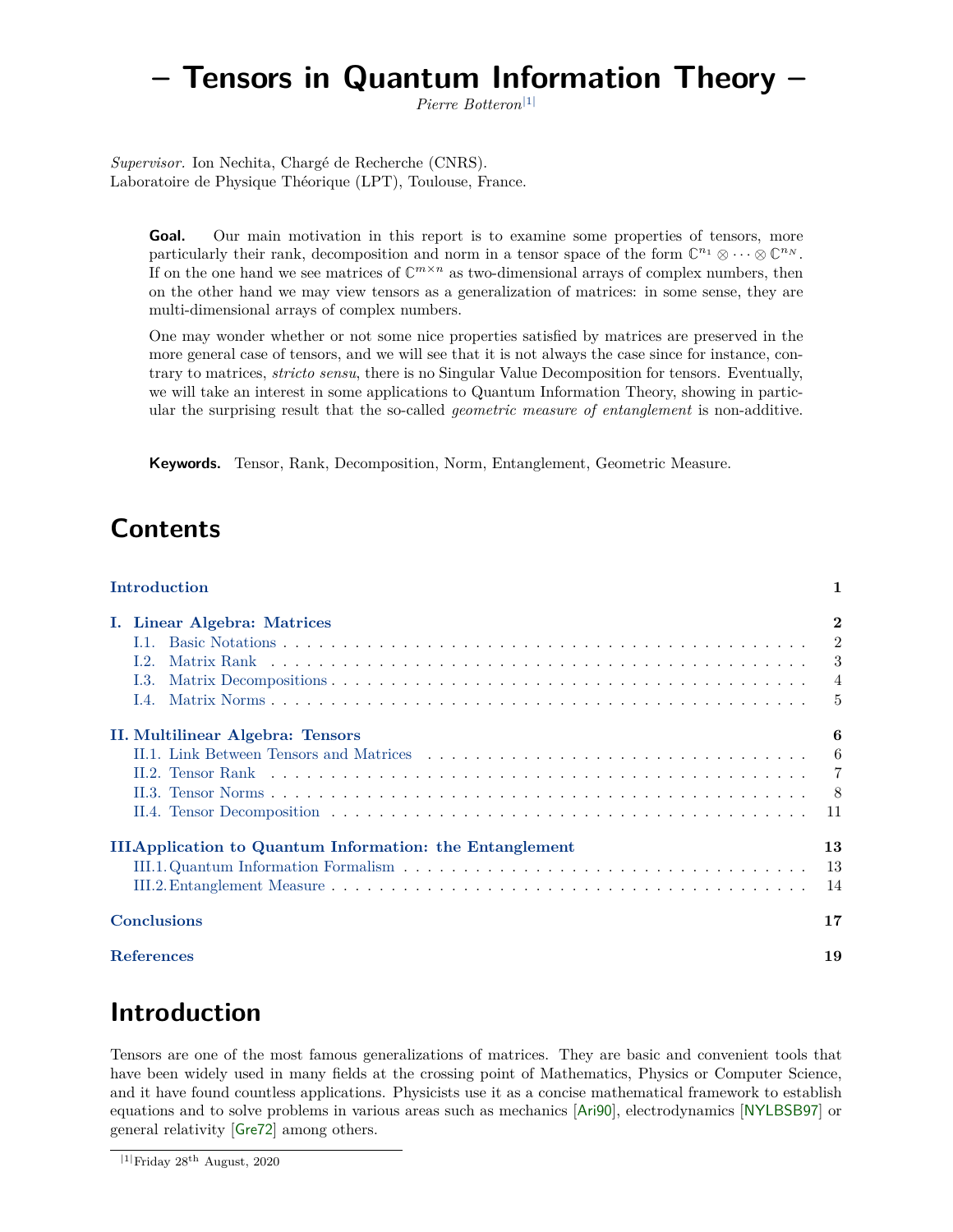Tensor theory has been introduced in 1900 by the mathematician Tullio Levi-Civita and its doctoral advisor Gregorio Ricci-Curbastro in *Méthodes de calcul différentiel absolu et leurs applications* [[RLC70](#page-18-1)] as part of the *Absolute Differential Calculus*. It was then developed and popularized by Jan Arnoldus Schouten in 1924 [[Sch24](#page-18-2)] at the time when general relativity was booming.

However, as a fly on the ointment, in a same way as generality grows on the one hand, complexity arrives on the other hand with all its ensuing problems. Hillar and Lim summarized all of it in the following sentence:

*Tensor problems are almost invariably computationally hard.* [[HL13](#page-17-2)]

What is behind the scenes is that simple problems for matrices, such as computing their rank or exhibiting a certain decomposition, turn out to be NP-hard when we take a look at the more general case of tensors. The purpose of the first two sections of this report will be to understand better how difficult it is to generalize tools as simple as rank, norm and decomposition, from matrices to tensors, and we will in particular introduce two tensor norms, the *spectral norm*  $|| \cdot ||_{\sigma}$  and the *nuclear norm*  $|| \cdot ||_{*}$ , and explore a tensor decomposition approximation to the Singular Value Decomposition known as *Canonical Polyadic Decomposition*.

Finally, in a third and last section, we will try to apply those concepts to Quantum Information Theory. Finding firm roots in Classical Information Theory which was introduced by Claude E. Shannon in 1948 [[Sha48](#page-18-3)], Quantum Information Theory is now a blooming subject, as shown by publication dates distributed in the last two decades for most of them. In particular, we will study the notion of *entanglement* and a tool to measure it: the *geometric measure of entanglement*. As a last result, we will provide a proof of the astonishing result that this measure is not additive.

## <span id="page-1-0"></span>**I. Linear Algebra: Matrices**

In this section, we will recall some basic facts related to matrices. In particular, our motivation is to express the notions of rank, decomposition, and norm, so that we may try to generalize them to tensors in the next section. The main reference for this section is the course [[Wat11](#page-18-4)]. See also [[Bha97](#page-17-3)] and [[HJ91](#page-17-4)] for more details about linear algebra.

#### **I.1. Basic Notations**

<span id="page-1-1"></span>Let us introduce some fundamental notations that will be used throughout this report. We denote by  $\mathbb{C}^{m \times n}$  the vector space of matrices with *m* rows and *n* columns, and with coefficients in  $\mathbb{C}$ . Given a matrix  $A := (a_{i,j})_{i,j} \in \mathbb{C}^{m \times n}$ , we define its *entry-wise conjugate*  $\overline{A}$ , its *transpose*  $A^{\intercal}$  and its *adjoint*  $A^*$  as follows:

$$
\bar{\mathbf{A}} := (\bar{a}_{i,j})_{i,j} \in \mathbb{C}^{m \times n}, \qquad \mathbf{A}^{\mathsf{T}} := (a_{j,i})_{i,j} \in \mathbb{C}^{n \times m} \qquad \text{and} \qquad \mathbf{A}^* := \overline{\mathbf{A}^{\mathsf{T}}} \in \mathbb{C}^{n \times m}.
$$

**Spectrum and Trace.** If there is a non-zero vector  $x \in \mathbb{C}^n$  such that  $Ax = \lambda x$  for some  $\lambda \in \mathbb{C}$ , then we call x an *eigenvector* and  $\lambda$  an *eigenvalue* of A. The *spectrum* of A, denoted spec(A), is then the tuple  $(\lambda_1, \ldots, \lambda_n)$  of all the eigenvalues of  $A$ , where the  $\lambda_i$ 's are not necessarily distinct. In the particular case of a square matrix  $A \in \mathbb{C}^{n \times n}$ , the *trace* Tr(A) is defined as the sum of the diagonal elements, or equivalently as the sum of all the eigenvalues:

$$
\mathrm{Tr}(\mathbf{A}) := \sum_{i=1}^{n} a_{ii} = \sum_{i=1}^{n} \lambda_i \in \mathbb{C}.
$$

Of course, the trace is **C**-linear:

<span id="page-1-2"></span>
$$
\operatorname{Tr}(\mathbf{A} + \mu \mathbf{B}) = \sum_{i=1}^{n} (a_{ii} + \mu b_{ii}) = \sum_{i=1}^{n} a_{ii} + \mu \sum_{i=1}^{n} b_{ii} = \operatorname{Tr}(\mathbf{A}) + \mu \operatorname{Tr}(\mathbf{B}).
$$
\n(1)

**Normal and Semi-Definite Matrices.** We want to introduce two important classes of matrices: normal matrices and positive semi-definite matrices. On the one hand, a *normal* matrix is a matrix  $A \in \mathbb{C}^{m \times n}$  such that  $AA^* = A^*A$ , or in other words such that A and  $A^*$  commute:

$$
[\mathbf{A}, \mathbf{A}^*] = 0.
$$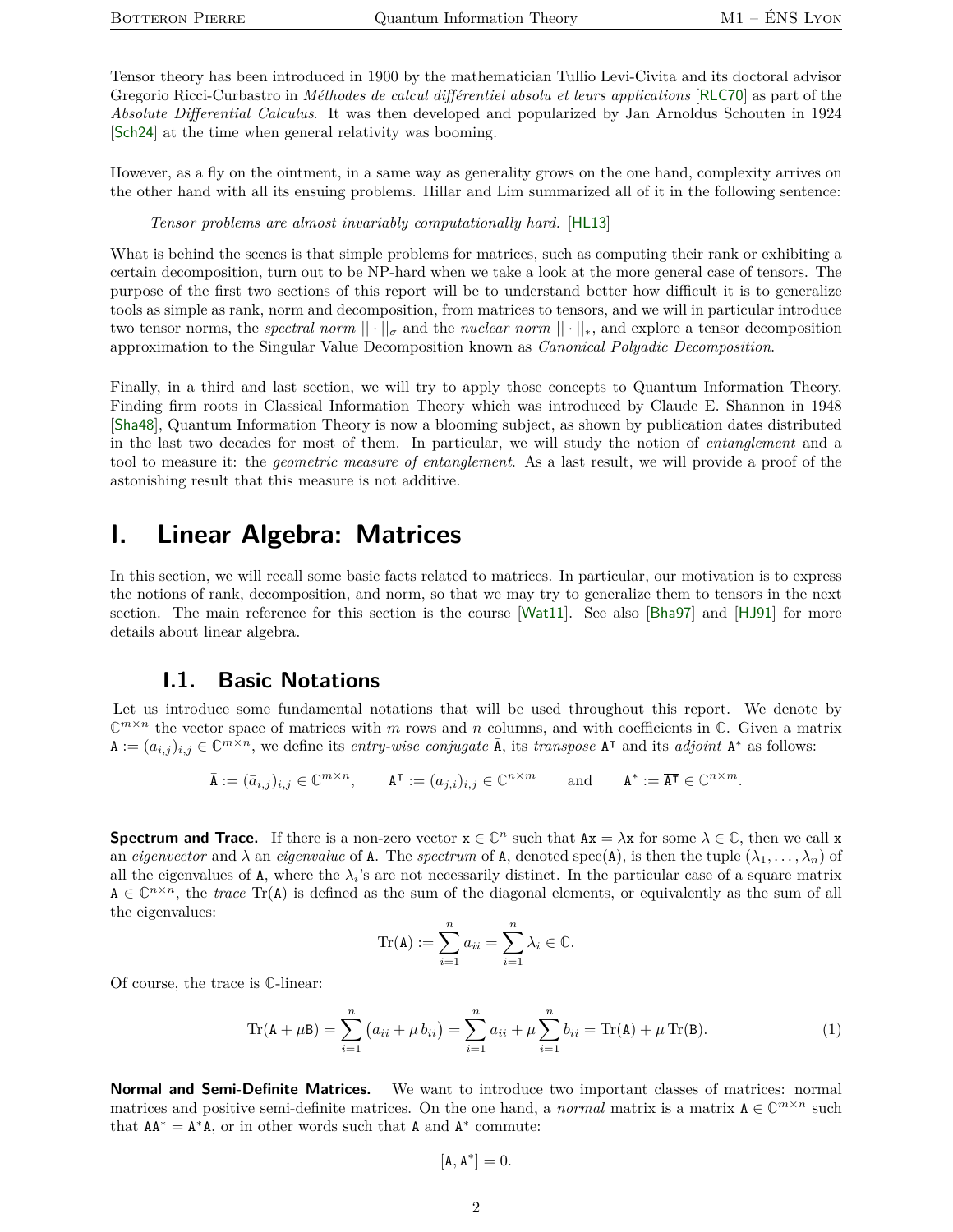On the other hand, the set  $Pos(\mathbb{C}^{m\times m})$  is the set of *positive semi-definite* matrices, *i.e.* square matrices  $P \in \mathbb{C}^{m \times m}$  that can be written as  $P = B^*B$  for some  $B \in \mathbb{C}^{m \times m}$ . Such matrices are obviously normal, hermitian, and they only have non-negative eigenvalues. This explains why we often denotes those matrices by simply  $P \ge 0$ , while more generally  $A \ge B$  means that  $A - B$  is positive semi-definite.

**Inner Product.** We define on  $\mathbb{C}^{m \times n}$  the following *inner product*:

$$
\langle A, B \rangle := \mathrm{Tr}(A^*B) \in \mathbb{C}.
$$

Note that in the particular case of vectors  $\mathbf{x} := (x_i)_i$  and  $\mathbf{y} := (y_i)_i$  in  $\mathbb{C}^m \simeq \mathbb{C}^{m \times 1}$ , we have the usual inner product of **C** *m*:

$$
\langle \mathbf{x}, \mathbf{y} \rangle := \text{Tr}\left(\underbrace{\mathbf{x}^* \mathbf{y}}_{\in \mathbb{C}}\right) = \mathbf{x}^* \mathbf{y} = \begin{bmatrix} \overline{x_1} & \dots & \overline{x_m} \end{bmatrix} \begin{bmatrix} y_1 \\ \vdots \\ y_m \end{bmatrix} = \sum_{i=1}^m \overline{x_i} y_i.
$$

Still in the case of vectors, physicists will prefer rather using the quite convenient notation  $\langle x|y \rangle := \langle x| |y \rangle =$  $\langle x, y \rangle$  for the inner product, where  $\langle x | := x^*$  is called *bra* of x and  $|y\rangle := y$  is called *ket* of y. This notation is called *Dirac notation*. Naturally, we have the induced norm on  $\mathbb{C}^m$  defined by  $||\mathbf{x}|| := \sqrt{\langle \mathbf{x}, \mathbf{x} \rangle}$ . We say that a family  $\{x_1, \ldots, x_k\}$  of vectors in  $\mathbb{C}^m$  is *orthonormal* if:

$$
\langle \mathbf{x}_i, \mathbf{x}_j \rangle = \delta_{ij},
$$

for any  $1 \leq i, j \leq k$ . Note that in particular  $||\mathbf{x}_i|| = \sqrt{\langle \mathbf{x}_i, \mathbf{x}_i \rangle} = \sqrt{\delta_{ii}} = 1$ .

#### **I.2. Matrix Rank**

<span id="page-2-0"></span>There are many equivalent ways to define the rank of a matrix. One of the most common ways is the following one: the *rank* of a matrix  $A \in \mathbb{C}^{m \times n}$ , denoted rank(A), is defined as the dimension of the range subspace  $\text{Ran}(\mathbf{A}) := \{ \mathbf{A}\mathbf{x} : \mathbf{x} \in \mathbb{C}^n \} \subseteq \mathbb{C}^m$  spanned by the columns of A. Recall that we have the *rank-nullity theorem*:

$$
\dim (\ker(\mathbf{A})) + \operatorname{rank}(\mathbf{A}) = \dim (\mathbb{C}^n) = n.
$$

We find in  $[BF\ddot{Z}19,$  Lemma 1 some equivalent definitions of rank $(A)$ :

- It is the minimum  $k \in \mathbb{N}$  such that  $A = \sum_{i=1}^{k} x_i y_i^*$  for some  $x_i \in \mathbb{C}^m$  and  $y_i \in \mathbb{C}^n$ .
- It is the dimension of the subspace spanned by rows of A.
- It is the dimension of a maximal non-zero minor of A.

Matrices of rank 1 are naturally called *rank-one matrices* and they are of the form A = xy<sup>∗</sup> , with non-zero vectors  $x \in \mathbb{C}^m$  and  $y \in \mathbb{C}^n$ . More generally, we call *rank-k matrix* a matrix **A** such that rank(**A**) = *k*, and we say that a matrix  $A \in \mathbb{C}^{m \times n}$  if *of maximal rank* if  $\text{rank}(A) = \min\{m, n\}.$ 

**Complexity.** An easy way to compute the rank of a given matrix in  $\mathbb{C}^{m \times n}$  consists in using *Gaussian elimination*: once the matrix has a row echelon form, it suffices to count its non-zero rows. So, using this method, the complexity of computing the rank of a matrix is  $O(min(m,n)^2 \max(m,n))$  in exact arithmetic. We will see in the next section that it does not remain the same in the case of tensor rank.

**Limit of a Matrix Sequence.** We want to show that, given a positive integer k, the limit of a convergent sequence of matrices of rank at most *k* is at most of rank *k*. In other words, we want to prove that the set of matrices of rank  $\leq k$  is closed. This result is interesting since we will see in the next section that it is no longer true for tensors. We still work in  $\mathbb{C}^{m \times n}$  and we assume without loss of generality that  $m \leq n$ . So we take  $k \leq m$ , and we even do not have to consider the case  $k = m$  since the result would be trivial. We use the trick that matrices of rank at most *k* are matrices whose minors of order *k* + 1 are all null. We have:

$$
\begin{aligned}\n\left\{\mathbf{A} \in \mathbb{C}^{m \times n} : \text{rank}(\mathbf{A}) \leq k\right\} &= \left\{\mathbf{A} \in \mathbb{C}^{m \times n} : \forall I \subseteq [m], \forall J \subseteq [n], \, |I| = |J| = k, \, \det X_{I,J} = 0\right\} \\
&= \bigcap_{I,J} \left\{\mathbf{A} \in \mathbb{C}^{m \times n} : \det X_{I,J} = 0\right\}.\n\end{aligned}
$$

The sets in the intersection are closed as being the sets of vanishing points of some polynomial equations, and therefore the set of matrices of rank at most *k* is closed by finite intersection of closed sets.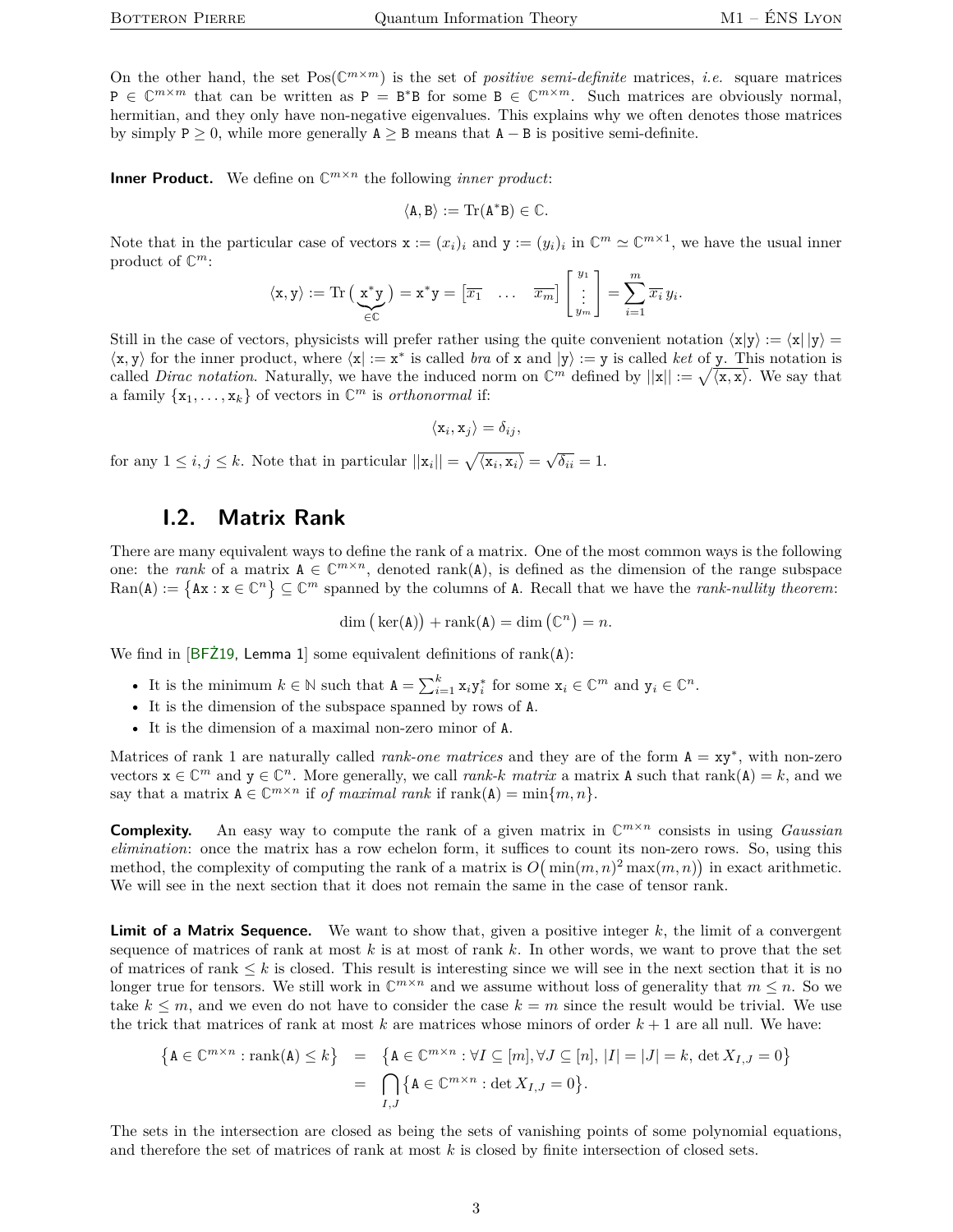## **I.3. Matrix Decompositions**

<span id="page-3-0"></span>Matrix decompositions are widely used in various fields of Mathematics, Physics and theoretical Computer Science in order to simplify some computations. In this part, we want to provide two of the most important decompositions of a given matrix: its *spectral decomposition* and its *singular-value decomposition* (SVD).

**The Spectral Decomposition.** On the one hand, the *spectral decomposition*, also known as *eigendecomposition*, holds for normal matrices. Basically, it consists in decomposing a normal matrix A into a linear combinaison of self-adjoint rank-one matrices  $x_i x_i^*$ . The coefficients  $\lambda_i$  arise from the spectrum of A, which explains in some sense the name of this decomposition.

<span id="page-3-2"></span>**Proposition 1** (Spectral Decomposition). Let  $A \in \mathbb{C}^{m \times m}$  be a normal matrix with spectrum spec(A) :=  $\{\lambda_1(\mathbf{A}), \ldots, \lambda_m(\mathbf{A})\}$ . Then there exists an orthonormal basis  $\{\mathbf{x}_1, \ldots, \mathbf{x}_m\}$  of  $\mathbb{C}^m$  such that:

<span id="page-3-1"></span>
$$
A = \sum_{i=1}^{m} \lambda_i(A) x_i x_i^* = \sum_{i=1}^{m} \lambda_i(A) |x_i\rangle\langle x_i|.
$$

With this notation, one may recall that if we consider normal matrices  $A, B \in \mathbb{C}^{m \times m}$  that commute, then they are diagonalizable in the same basis, *i.e.* there is an orthonormal basis  $\{x_1, \ldots, x_m\}$  of  $\mathbb{C}^m$  such that:

$$
\mathbf{A} = \sum_{i=1}^{m} \lambda_i(\mathbf{A}) \mathbf{x}_i \mathbf{x}_i^* \quad \text{and} \quad \mathbf{B} = \sum_{i=1}^{m} \lambda_i(\mathbf{B}) \mathbf{x}_i \mathbf{x}_i^*.
$$

Moreover, this decomposition is quite useful for instance to solve a system of linear ordinary differential equations or linear difference equations. Consider for example the difference equation  $y_{t+1} = Ay_t$  where  $y_0 \in \mathbb{C}^m$  is given. Its solution is:

$$
\mathbf{y}_t = \mathbf{A}^t \mathbf{y}_0 = \sum_{i=1}^m \lambda_i (A)^t \mathbf{x}_i \mathbf{x}_i^* \mathbf{y}_0 = \sum_{i=1}^m \lambda_i (A)^t |\mathbf{x}_i\rangle \langle \mathbf{x}_i |\mathbf{y}_0\rangle.
$$

**Functional Calculus.** An interesting remark is that this decomposition enables us to extend a function  $f: \mathbb{C} \to \mathbb{C}$  to a function between normal matrices of  $\mathbb{C}^{m \times m}$ . Indeed, for any normal matrix  $A \in \mathbb{C}^{m \times m}$ , it suffices to define:

$$
f(\mathbf{A}) := \sum_{i=1}^m f(\lambda_i(\mathbf{A})) \mathbf{x}_i \mathbf{x}_i^*.
$$

Naturally, the same idea works in the case of a function *f* only defined on spec(A). In particular, we may apply this technique to the square-root function, and we obtain for any positive semi-definite matrix  $A \in \mathrm{Pos}(\mathbb{C}^{m \times m})$ :

$$
\sqrt{\mathbf{A}} := \sum_{i=1}^m \sqrt{\lambda_i(\mathbf{A})} \, \mathbf{x}_i \mathbf{x}_i^*.
$$

(This is well-defined since, as we already saw, eigenvalues of a positive semi-definite matrix are non-negative.) This operation will turn out to be especially helpful in the next subsection as it will be involved in the This operation will turn out to be especially helpful in the next subsection as it will be involved in the definition of the nuclear norm  $\|\cdot\|_1$ . In addition, notice that  $\sqrt{A} \in \mathbb{C}^{m \times m}$  is the only positive semi definition of the nuclear norm  $\vert$ <br>matrix such that  $\sqrt{A} \times \sqrt{A} = A$ :

$$
\sqrt{A} \times \sqrt{A} = \left(\sum_{i=1}^m \sqrt{\lambda_i(A)} x_i x_i^* \right) \left(\sum_{j=1}^m \sqrt{\lambda_j(A)} x_j x_j^* \right) = \sum_{i,j=1}^m \sqrt{\lambda_i(A)} \lambda_j(A) x_i x_i^* x_j x_j^* = \sum_{i=1}^m \sqrt{\lambda_i(A)} x_i x_i^* = A.
$$

**The Singular-Value Decomposition.** On the other hand, the SVD is a bit more general than the above decomposition in the sense that it may be applied to an arbitrary matrix. Note that this decomposition is also called *Schmidt decomposition* by physicists. In some sense, this is the canonical way to make a minimal rank decomposition of a matrix.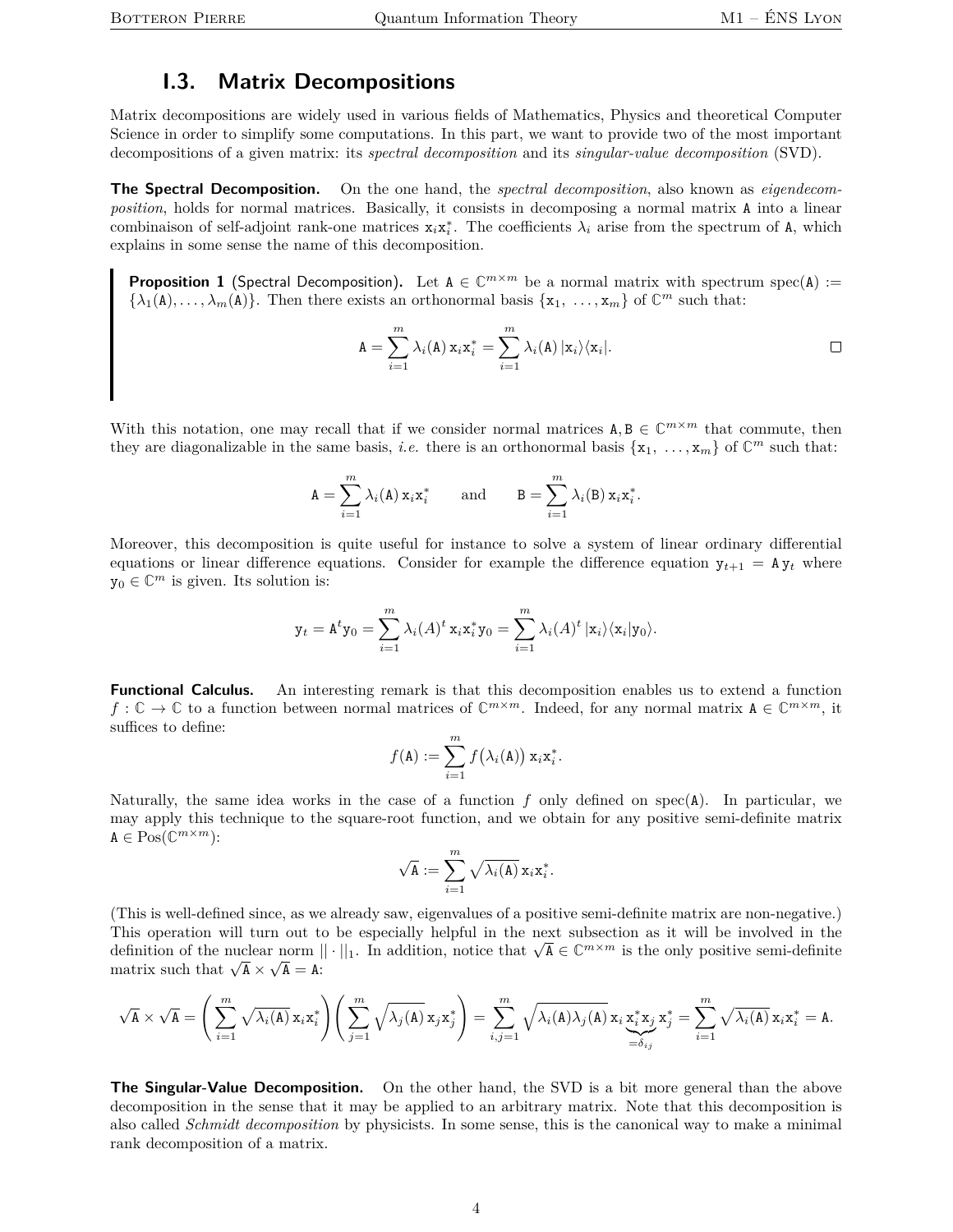<span id="page-4-1"></span>**Proposition 2** (SVD). For a given matrix  $A \in \mathbb{C}^{m \times n}$  of rank  $r := \text{rank}(A)$ , there exist real numbers  $\sigma_1(A) \geq \cdots \geq \sigma_r(A) > 0$  such that:

$$
A = \sum_{i=1}^r \sigma_i(A) x_i y_i^*,
$$

where  $\{x_i\}_i$  and  $\{y_i\}_i$  are orthonormal families of  $\mathbb{C}^m$  and  $\mathbb{C}^n$  respectively (*i.e.*  $x_i^*x_j = y_i^*y_j = \delta_{ij}$ ). Moreover, the  $\sigma_i(A)$ 's are uniquely determined (up to permutation) and are called *singular values* of A.  $\Box$ 

Note that there is a link between the former two decompositions. Indeed, for any  $1 \leq i \leq \text{rank}(\mathbf{A})$ , the following equalities show that we have  $\sigma_i(\mathbf{A}) = \sqrt{\lambda_i(\mathbf{A}^* \mathbf{A})} = \sqrt{\lambda_i(\mathbf{A} \mathbf{A}^*)}$ , or in other words that the  $\sigma_i(\mathbf{A})^2$ 's are the positive eigenvalues of A <sup>∗</sup>A:

$$
\mathbf{A}^* \mathbf{A} \mathbf{y}_i = \left(\sum_{k=1}^r \sigma_k(\mathbf{A}) \mathbf{y}_k \mathbf{x}_k^*\right) \left(\sum_{j=1}^r \sigma_j(\mathbf{A}) \mathbf{x}_j \mathbf{y}_j^*\right) \mathbf{y}_i = \sum_{k,j=1}^r \sigma_k(\mathbf{A}) \sigma_j(\mathbf{A}) \mathbf{y}_k \underbrace{\mathbf{x}_k^* \mathbf{x}_j}_{=\delta_{kj}} \underbrace{\mathbf{y}_j^* \mathbf{y}_i}_{=\delta_{ji}} = \sigma_i(\mathbf{A})^2 \mathbf{y}_i. \tag{2}
$$

#### **I.4. Matrix Norms**

<span id="page-4-0"></span>There exist several matrix norms, but in this report we will mainly focus only on two of them, the *trace norm*  $|| \cdot ||_1$  and the *operator norm*  $|| \cdot ||_{\infty}$ . Those two different norms are actually particular cases of a more general norm know as *Schatten*  $p$ *-norm*  $|| \cdot ||_p$ , so let us introduce it first.

**Schatten** *p*-norm. For any  $1 \leq p < +\infty$  and  $A \in \mathbb{C}^{m \times n}$ , define:

$$
||A||_p := \Big[ \operatorname{Tr} \Big( (A^* A)^{p/2} \Big) \Big]^{1/p} \qquad \text{and} \qquad ||A||_\infty := \max \Big\{ ||Ax|| : x \in \mathbb{C}^n, ||x|| = 1 \Big\},
$$

where  $|| \cdot ||_{\infty}$  coincides with the limit of  $|| \cdot ||_{p}$  when  $p \to +\infty$ . Recall that the meaning of  $\sqrt{AA^*}$  has been explained with the spectral decomposition in the previous subsection. It happens that some very interesting properties hold for this norm (see [[Wat11,](#page-18-4) Subsection 2.3] for more details), such as:

<span id="page-4-2"></span>
$$
||AB||_p \le ||A||_p ||B||_p \quad \text{and} \quad ||A||_p = ||A^{\mathsf{T}}||_p = ||A^*||_p = ||\bar{A}||_p. \tag{3}
$$

**Trace and Operator Norms.** In particular, the *trace and operator norms*  $|| \cdot ||_1$  and  $|| \cdot ||_{\infty}$  are respectively the Schatten 1- and ∞-norm, and therefore they satisfy the hereinabove properties. Notice that the operator norm  $\|\cdot\|_{\infty}$  is in fact the usual operator norm induced by the Euclidean norm  $\|\cdot\|$  on  $\mathbb{C}^n$ :

$$
||A||_{\infty} := \max \left\{ ||Ax|| : x \in \mathbb{C}^n, ||x|| = 1 \right\} = \sup_{x \neq 0} \frac{||Ax||}{||x||}.
$$

Concerning the trace norm  $|| \cdot ||_1$ , it is often referred to with such a name simply because it is of the form:

$$
||A||_1 := \mathrm{Tr}\left(\sqrt{A^*A}\right).
$$

Moreover, a duality occurs between those two norms for any  $A \in \mathbb{C}^{m \times n}$ :

<span id="page-4-3"></span>
$$
||A||_1 = \max\left\{ |\langle B, A \rangle| : B \in \mathbb{C}^{m \times n}, ||B||_{\infty} \le 1 \right\} \text{ and } ||A||_{\infty} = \max\left\{ |\langle B, A \rangle| : B \in \mathbb{C}^{m \times n}, ||B||_1 \le 1 \right\}.
$$
 (4)

**Link with SVD.** Recall from [Proposition](#page-4-1) [2](#page-4-1) that we may decompose any  $A \in \mathbb{C}^{m \times n}$  in SVD as follows:

$$
\mathbf{A} = \sum_{i=1}^r \sigma_i(A) \mathbf{x}_i \mathbf{y}_i^*,
$$

where  $r := \text{rank}(A), \sigma_1(A) \geq \cdots \geq \sigma_r(A) > 0$  are real numbers called *singular values* of A, and  $\{x_i\}_i$  and  $\{y_i\}_i$ are orthogonal families of  $\mathbb{C}^m$  and  $\mathbb{C}^n$  respectively. Then, we have the following link between the two norms and the singular values.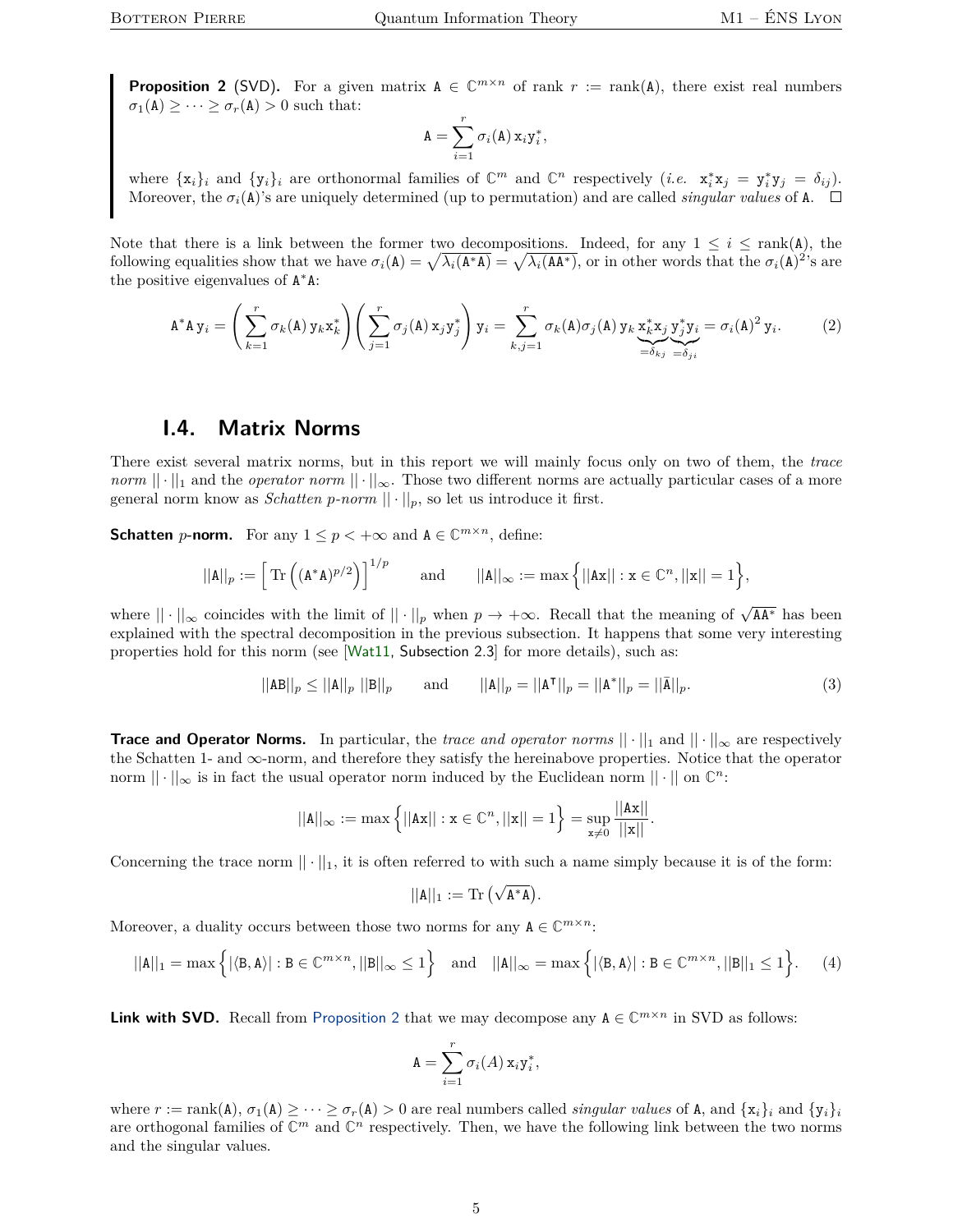<span id="page-5-2"></span>**Proposition 3.** For any matrix  $A \in \mathbb{C}^{m \times n}$  of rank *r*, the following holds:

$$
||\mathbf{A}||_1 = \sum_{i=1}^r \sigma_i(\mathbf{A})
$$
 and  $||\mathbf{A}||_{\infty} = \max_{1 \le i \le r} \sigma_i(\mathbf{A}) = \sigma_1(\mathbf{A}).$ 

*Proof.* On the one hand, if  $n \leq m$ , then we obtain the first equality:

$$
||A||_1 = \text{Tr}(\sqrt{A^*A}) = \sum_{i=1}^n \lambda_i (\sqrt{A^*A}) \stackrel{\text{by (2)}}{=} \sum_{i=1}^n \sigma_i(A) = \sum_{i=1}^r \sigma_i(A),
$$

where the last equality holds because  $\sigma_{r+1}(\mathbf{A}) = \cdots = \sigma_{m \wedge n}(\mathbf{A}) = 0$ . Otherwise, if  $m \leq n$ , then it suffices to where the last equality holds because  $\sigma_{r+1}(\mathbf{A}) = \cdots = \sigma_{m \wedge n}(\mathbf{A}) = 0$ . Otherwise, if  $m \leq n$ , then it sumces to use the property seen in [\(3\)](#page-4-2) to obtain  $||\mathbf{A}||_1 = ||\mathbf{A}^*||_1 = \sum_{i=1}^m \lambda_i (\sqrt{A\mathbf{A}^*})$ , and we con using again the equality [\(2\)](#page-3-1).

On the other hand, as  $\{x_i\}_i \subseteq \mathbb{C}^m$  and  $\{y_i\}_i \subseteq \mathbb{C}^n$  are respectively orthogonal families, we may extend them to orthogonal bases  $\{\tilde{\mathbf{x}}_i\}_i \subseteq \mathbb{C}^m$  and  $\{\tilde{\mathbf{y}}_i\}_i \subseteq \mathbb{C}^n$  respectively. Now, for any  $\mathbf{u} := u_1 \tilde{\mathbf{y}}_1 + \cdots + u_n \tilde{\mathbf{y}}_n \in \mathbb{C}^n$  such that  $||\mathbf{u}|| = 1$ , we use the orthogonality property of  ${\tilde{\mathbf{y}}_i}_i$  to get:

$$
\mathbf{A}\mathbf{u} = \sum_{i=1}^r \sigma_i(\mathbf{A}) \mathbf{x}_i \mathbf{y}_i^* \left( u_1 \tilde{\mathbf{y}}_1 + \cdots + u_n \tilde{\mathbf{y}}_n \right) = \sum_{i=1}^r \sigma_i(\mathbf{A}) u_i \mathbf{x}_i = \sum_{i=1}^m \sigma_i(\mathbf{A}) u_i \tilde{\mathbf{x}}_i,
$$

where we use the convenient notation  $\sigma_{r+1}(\mathbf{A}) = \cdots = \sigma_m(\mathbf{A}) = 0$ . Then, taking the norm, we obtain:

$$
||\mathbf{A} \mathbf{u}||^2 = \sum_{i=1}^m \underbrace{\sigma_i(\mathbf{A})^2}_{\leq \sigma_1(\mathbf{A})^2} u_i^2 \leq \sigma_1(\mathbf{A})^2 \underbrace{\sum_{i=1}^m u_i^2}_{=||\mathbf{u}||^2=1} \leq \sigma_1(\mathbf{A})^2.
$$

So  $||A||_{\infty} := \max ||Au|| \leq \sigma_1(A)$ , and we even have equality since  $\sigma_1(A)$  is reached by  $||Au||$  for  $u := (1, 0, \ldots, 0)$ in the basis  $\{\tilde{\mathbf{y}}_i\}_i \subseteq \mathbb{C}^n$ .  $\Box$ 

# <span id="page-5-0"></span>**II. Multilinear Algebra: Tensors**

Now, let us try to generalize to tensors what we have just seen for matrices in the former section. The notion of tensor is quite useful in Quantum Physics especially when we desire to describe a few independent subsystems at the same time with a compact notation. In some sense, tensors could be seen as multi-way arrays of data, and they have particular properties.

## **II.1. Link Between Tensors and Matrices**

<span id="page-5-1"></span>We consider a tensor space of the form  $\mathcal{H} := \mathbb{C}^{n_1} \otimes \cdots \otimes \mathbb{C}^{n_N}$  for some positive integers  $n_1, \ldots, n_N$ , and we call its elements *N-partite states* as it is the convention in Quantum Mechanics. These so-called *states* are either of the simple form  $|\Psi_N\rangle := |x_1\rangle \otimes \cdots \otimes |x_N\rangle$  for some  $|x_i\rangle \in \mathbb{C}^{n_i}$ , and in that case they are called *product states*, or they are made out of a linear combinaison of product states and called *entangled states*. Recall from [Subsection](#page-1-1) [I.1.](#page-1-1) that  $|x_i\rangle$  is the Dirac notation used by physicists to describe a vector, and  $\langle x_i |$  denotes its dual. Physicists will say that entangled states are a *superposition* of product states (as in the Schröderger's cat experiment, where the cat is surprisingly considered both dead and alive, it is a superposition of the state "dead" and the state "alive"), and they correspond to correlated events. If we see a tensor  $|\Psi_N\rangle \in \mathcal{H}$  as an *N*-way array of complex numbers, we may have access to each of these numbers using a coordinate notation similar to one of matrices:  $(\psi_N)_{i_1...i_N} \in \mathbb{C}$ , where  $1 \leq i_1 \leq n_1, ..., 1 \leq i_N \leq n_N$ . In other words, as for matrices, we will sometimes use the coefficient notation as follows:

$$
|\Psi_N\rangle = ((\psi_N)_{i_1...i_N}).
$$

The link with matrices is the following: when  $N = 2$ , we are in the *bipartite* case and our space  $\mathcal{H} = \mathbb{C}^{n_1} \otimes \mathbb{C}^{n_2}$ consists precisely of all matrices. Indeed, recall that we have the isomorphism  $\mathbb{C}^{n_1 \times n_2} \simeq \mathbb{C}^{n_1} \otimes (\mathbb{C}^{n_2})^*$ . But,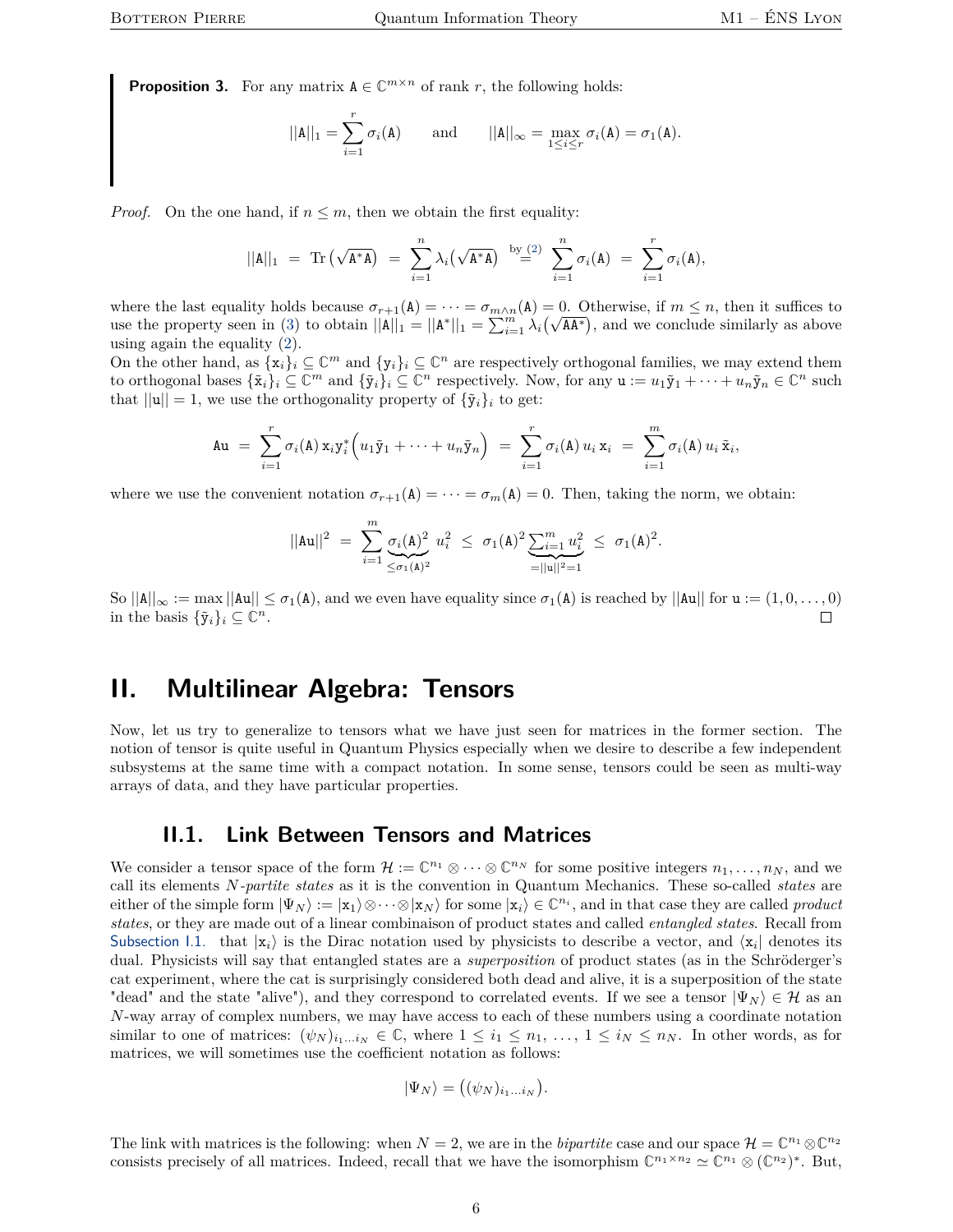as  $\mathbb{C}^{n_2}$  is finite dimensional, we have  $(\mathbb{C}^{n_2})^* \simeq \mathbb{C}^{n_2}$  using  $\langle \tilde{\mathbf{x}}_i | \mapsto | \tilde{\mathbf{x}}_i \rangle$ , where the  $| \tilde{\mathbf{x}}_i \rangle$ 's form a basis of  $\mathbb{C}^{n_2}$ . Therefore, we obtain that the space of  $n_1 \times n_2$  matrices is well isomorphic to H when  $N = 2$ :

$$
\mathbb{C}^{n_1 \times n_2} \simeq \mathbb{C}^{n_1} \otimes (\mathbb{C}^{n_2})^* \simeq \mathbb{C}^{n_1} \otimes \mathbb{C}^{n_2} = \mathcal{H}.
$$

Hence, our goal in this section is to generalize the results known for  $N = 2$  to the *mutlipartite* case  $N \geq 3$ . The number *N* will be designated as the *order* of the tensors of H. Thus, scalars are called *zeroth-order* tensors, vectors are called *first-order* tensors, matrices are called *second-order* tensors, and eventually all other tensors are called *higher-order* tensors *(i.e.* when we are in the multipartite case  $N \geq 3$ ).

## **II.2. Tensor Rank**

<span id="page-6-0"></span>The notion of rank is quite helpful since it could be seen as a simple way to measure entanglement of a state — recall that we defined *entangled states* in the former subsection as non-trivial linear combinaisons of product states. After defining the notion of tensor rank, we will try to compare some of its aspects with the notion of matrix rank defined in the previous section. The main reference for this subsection will be [[BFŻ19,](#page-17-5) Sections 3 and 4].

**Definition.** Given an *N*-partite state  $\Psi_N \in \mathcal{H}$ , the *rank* rank( $\Psi_N$ ) of  $\Psi_N$  may be defined as the minimal integer *r* such that  $\Psi_N$  could be represent as a superposition of *r* product states:

$$
\Psi_N = \sum_{i=1}^r | \mathbf{x}_1^{(i)} \rangle \otimes \cdots \otimes | \mathbf{x}_N^{(i)} \rangle,
$$

for some  $|x_j^{(i)}\rangle \in \mathbb{C}^{n_j}$ ,  $i = 1, \ldots, r$ . This definition of tensor rank is a generalization of one of the equivalent definitions of matrix rank seen in the previous section. Naturally, if  $\text{rank}(\Psi_N) = 1$ , then it means that  $\Psi_N$ is a product state and we call it *rank-one* tensor; this notion will be useful in the next subsection in order to define the *canonical polyadic decomposition* of a tensor. One can find various different approches to tensor rank in [[BFŻ19,](#page-17-5) Section 3].

**Some Properties.** First, in general, one can easily see that the rank of a product of some tensors is sub-multiplicative:

$$
rank(\Psi_N \otimes \Phi_N) \leq rank(\Psi_N) rank(\Phi_N),
$$

where  $\Psi_N, \Phi_N \in \mathcal{H}$ . Indeed, if we write  $\Psi_N = \sum_{i=1}^r |\mathbf{x}_1^{(i)}\rangle \otimes \cdots \otimes |\mathbf{x}_N^{(i)}\rangle$  and  $\Phi_N = \sum_{j=1}^s |\mathbf{y}_1^{(j)}\rangle \otimes \cdots \otimes |\mathbf{y}_N^{(j)}\rangle$ , then:

$$
\Psi_N \otimes \Phi_N = \sum_{i,j} | \mathbf{x}_1^{(i)} \rangle \otimes \cdots \otimes | \mathbf{x}_N^{(i)} \rangle \otimes | \mathbf{y}_1^{(j)} \rangle \otimes \cdots \otimes | \mathbf{y}_N^{(j)} \rangle,
$$

where the latter sum consists of  $r \cdot s$  summands, and we get the wanted inequality by minimality of the rank. Moreover, note that the rank rank( $\Psi_N$ ) of any tensor is a quantity that can be majored by the product  $n_1 \ldots n_N$  since this last is the dimension of  $H$ , but we can find a more precise and interesting majoration in [[BFŻ19,](#page-17-5) Theorem 14]:

$$
rank(\Psi_N) \leq \frac{n_1 \dots n_N}{\max\{n_1, \dots, n_N\}}.
$$

Additionally, we may define the direct sum  $\Psi_N \oplus \Phi_N \in \mathcal{H}^2$  of  $\Psi_N, \Phi_N \in \mathcal{H}$  as follows:

$$
(\psi_N \oplus \phi_N)_{i_1, ..., i_N} := (\psi_N)_{i_1, ..., i_N} \text{ and } (\psi_N \oplus \phi_N)_{n_1 + i_1, ..., n_N + i_N} := (\phi_N)_{i_1, ..., i_N},
$$

for  $1 \leq i_k \leq n_k$ , and we set all other entries to 0. In some sense, the "first" coefficients of  $\Psi_N \oplus \Phi_N$  are those of  $\Psi_N$ , and the "last" coefficients are those of  $\Phi_N$ . We obviously have the following inequality:

$$
rank(\Psi_N \oplus \Phi_N) \le rank(\Psi_N) + rank(\Phi_N),
$$

and we have equality in the case of matrices. Strassen wondered in 1973 whether equality holds or not for more general tensors in the so-called *Strassen's direct sum conjecture* (see [[Str73](#page-18-5)]). Actually, the answer is that equality is satisfied in some particular cases, but Shitov showed in 2017 that it is not true in general (see [[Shi17](#page-18-6)]) contrary to the case of matrices.

**NP-Hard to Compute.** We have seen in the former section that, in the case of matrices where  $N = 2$ , the complexity of computing the rank of a matrix is  $O(min(m, n)^2 \max(m, n))$  in exact arithmetic. Nevertheless,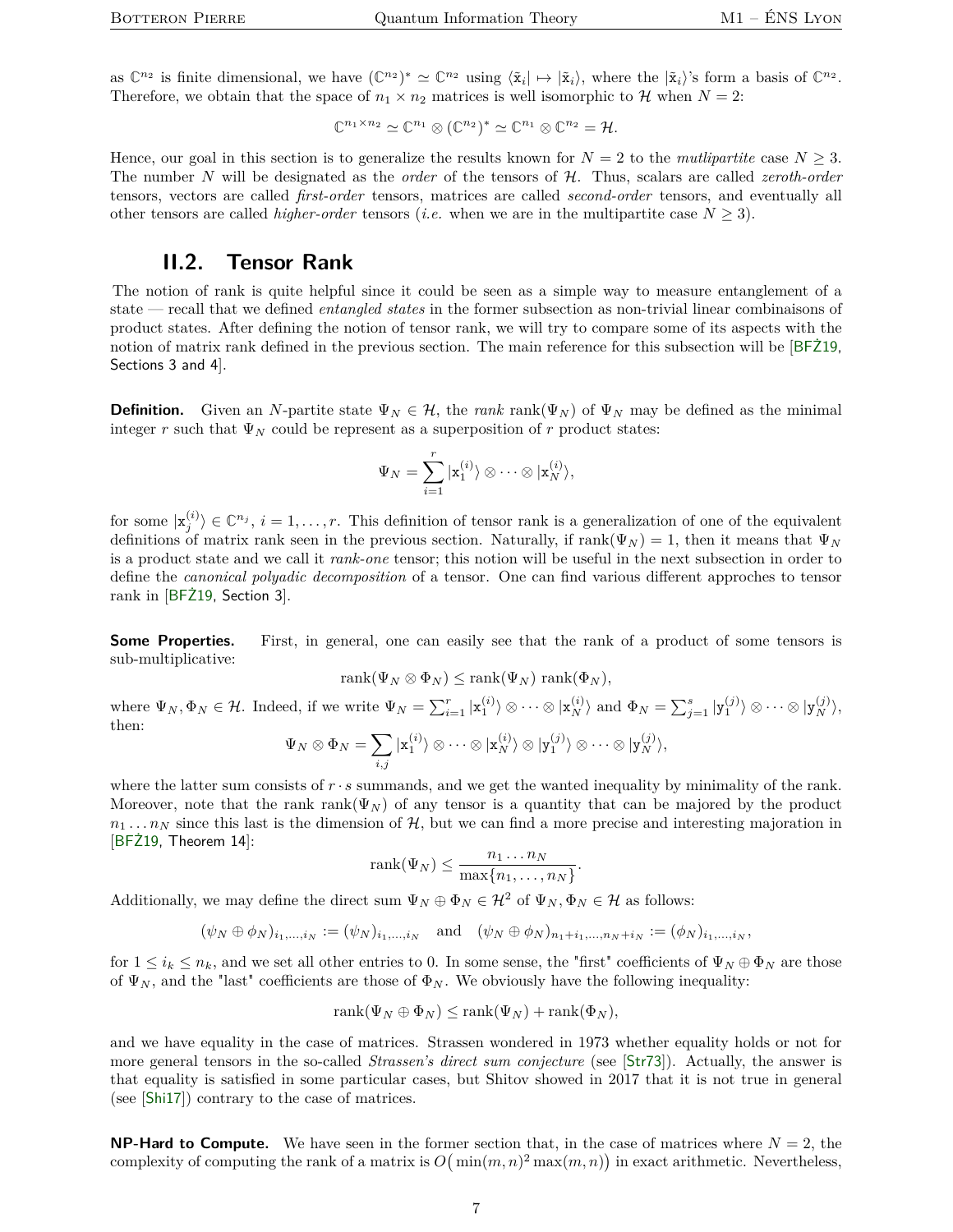in the multipartite case where  $N \geq 3$ , the calculation of the rank of a tensor is much harder. It is actually even NP-hard in most cases (see [[Hå90,](#page-17-6) [HL13](#page-17-2)] for more details). In particular, find in [[HL13,](#page-17-2) Table I] a list of NP-hard problems related to tensors. This last reference also provides an idea why it is NP-hard: "3-tensor problems form a boundary separating classes of tractable linear/convex problems from intractable non-linear/non-convex ones". Thereby, contrary to matrices, there is no general and trivial algorithm that computes tensor rank.

**A Limit Case.** Now, let us show a fascinating result: the set of rank-2 tensors is not closed, in the sense that we can exhibit tensor  $|\Phi\rangle$  of rank 3 which can be written as the limit of some tensors of rank 2. Consider the tripartite case  $N = 3$ , and fix all the dimensions  $n_1$ ,  $n_2$  and  $n_3$  of the parties to 2. In other words, we are in the case  $\mathcal{H} = \mathbb{C}^2 \otimes \mathbb{C}^2 \otimes \mathbb{C}^2 = (\mathbb{C}^2)^{\otimes 3}$ . Define the following state of  $\mathcal{H}$ :

$$
|\Phi\rangle := |121\rangle + |211\rangle + |112\rangle,
$$

where  $|\mathbf{xyz}\rangle$  is a convenient shortcut for  $|\mathbf{x}\rangle \otimes |\mathbf{y}\rangle \otimes |\mathbf{z}\rangle \in \mathcal{H}$  for some  $|\mathbf{x}\rangle$ ,  $|\mathbf{y}\rangle$  and  $|\mathbf{z}\rangle$  in  $\mathbb{C}^2$ , and where  $|1\rangle := |\tilde{\mathbf{x}}_1\rangle$ and  $|2\rangle := |\tilde{\mathbf{x}}_2\rangle$  form an orthonormal basis of  $\mathbb{C}^2$ . Consider any tensor  $|\Psi_3\rangle$  in H. We want to introduce the notion of *slice*. In the same way as we can view a matrix either as an array of numbers or as a list of vectors, we may view a tensor either as a multi-way array or as a list of slices. In our case, the tensor  $|\Psi_3\rangle$  of H could be seen not only as a  $2 \times 2 \times 2$  "cube" of data, but also as a list of two slices. Indeed, fixing the last coordinate of  $|\Psi_3\rangle$  to  $|1\rangle$ , we get the "top" slice  $A_1$ , and fixing its last coordinate to  $|2\rangle$ , we obtain the "bottom" slice  $A_2$ . Note that those two slices are actually  $2 \times 2$  matrices, and they are called *frontal slices*. Now, we can write  $|\Psi_3\rangle$  as a sum of those two slices:

$$
|\Psi_3\rangle=\mathtt{A}_1\otimes|1\rangle+\mathtt{A}_2\otimes|2\rangle
$$

This definition of slice is used in the following proposition, which will tell us that  $|\Phi\rangle$  is of rank 3.

<span id="page-7-1"></span>**Proposition 4.** [BFZ19, Lemma 6]. Let  $|\Psi_3\rangle \in \mathcal{H}$  a tensor where  $\mathcal{H} = \mathbb{C}^2 \otimes \mathbb{C}^2 \otimes \mathbb{C}^2$ , and denote  $A_1$  and  $A_2$ its two frontal slices. Then rank( $|\Psi_3\rangle$ ) = 3 if, and only if, the matrices  $A_1$  and  $A_2$  are linearly independent and span( $A_1$ ,  $A_2$ ) contains two matrices A and B such that A is invertible and  $A^{-1}B$  is not diagonalizable.

In our case, we notice that:

$$
|\Phi\rangle = \left(|12\rangle + |21\rangle\right) \otimes |1\rangle + |11\rangle \otimes |2\rangle = \mathbf{A}_1 \otimes |1\rangle + \mathbf{A}_2 \otimes |2\rangle, \quad \text{where:} \quad \mathbf{A}_1 := \begin{bmatrix} 0 & 1 \\ 1 & 0 \end{bmatrix}, \mathbf{A}_2 := \begin{bmatrix} 1 & 0 \\ 0 & 0 \end{bmatrix}.
$$

Now, we see that  $A_1$  and  $A_2$  are well linearly independent, that  $A_1$  is invertible with itself as inverse, and that  $A_1^{-1}A_2 = A_1A_2 = \begin{bmatrix} 0 & 0 \\ 1 & 0 \end{bmatrix}$  is not diagonalizable. Therefore, by [Proposition](#page-7-1) [4](#page-7-1), we deduce that:

$$
r(|\Phi\rangle) = 3.
$$

However, the state  $|\Phi\rangle$  can be written as a limit of tensors of rank 2:

$$
|\Phi\rangle = \lim_{t \to 0} \frac{1}{t} ((|1\rangle + t|2\rangle)^{\otimes 3} - |111\rangle),
$$

because:

$$
(|1\rangle + t|2\rangle)^{\otimes 3} = (|1\rangle + t|2\rangle) \otimes (|1\rangle + t|2\rangle) \otimes (|1\rangle + t|2\rangle)
$$
  
= |111\rangle + t $\Big(\underbrace{|211\rangle + |121\rangle + |112\rangle}_{=|\Phi\rangle}\Big) + t^2 \Big(|122\rangle + |212\rangle + |221\rangle\Big) + t^3|222\rangle.$ 

Hence, we showed that the set of rank-2 tensors is not "closed" contrary to the case of matrices (see the former section).

#### **II.3. Tensor Norms**

<span id="page-7-0"></span>We would like to introduce two tensor norms known as *spectral norm* ||·||*<sup>σ</sup>* and *nuclear norm* ||·||∗. Note that, in the literature, these are also known in Banach theory as respectively *injective* and *projective* tensor norms. They have many applications to quantum information theory, *e.g.* the *geometric measure of entanglement*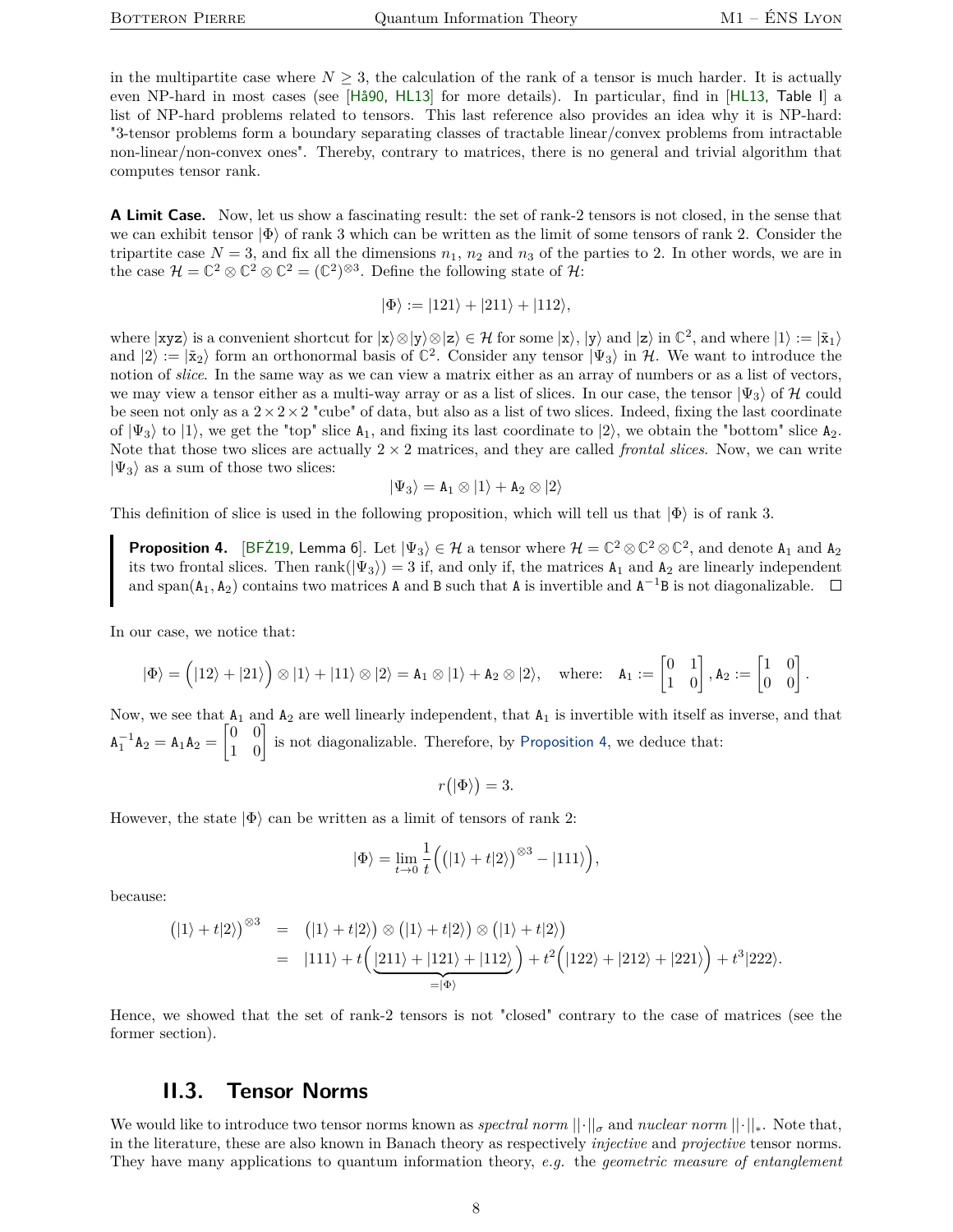that we will study in the next section, and they also induce the notion of *nuclear rank* that, unlike the tensor rank, is lower semi-continuous. After defining these two tensor norms, we will see a link with the two matrice norms  $|| \cdot ||_1$  and  $|| \cdot ||_{\infty}$  that we defined in the previous section. Finally, even though it is NP-hard to compute these norms, we will briefly mention some alternating approaches in order to compute them. Our main references for this subsection will be [[FL16,](#page-17-7) [DFLW17,](#page-17-8) [Nie17](#page-17-9)].

**Spectral and Nuclear Norms.** A norm  $\|\cdot\|$  on  $\mathcal{H} := \mathbb{C}^{n_1} \otimes \cdots \otimes \mathbb{C}^{n_N}$  is a *tensor norm* if for any product state  $\mathbf{x} = \mathbf{x}_1 \otimes \cdots \otimes \mathbf{x}_N \in \mathcal{H}$  we have  $||\mathbf{x}|| = ||\mathbf{x}_1||_{\mathbb{C}^{n_1}} \cdots ||\mathbf{x}_N||_{\mathbb{C}^{n_N}}$ . For instance, given a tensor  $\Psi_N \in \mathcal{H}$ , we respectively define the *spectral norm*  $|| \cdot ||_{\sigma}$  and the *nuclear norm*  $|| \cdot ||_{*}$  as follows:

$$
||\Psi_N||_{\sigma} := \max \left\{ |\langle \Psi_N, x_1 \otimes \cdots \otimes x_N \rangle| : ||x_j|| = 1, x_j \in \mathbb{C}^{n_j} \right\},
$$
  

$$
||\Psi_N||_* := \min \left\{ \sum_{i=1}^r |\lambda_i| : \Psi_N = \sum_{i=1}^r \lambda_i x_1^{(i)} \otimes \cdots \otimes x_N^{(i)}, ||x_j^{(i)}|| = 1, x_j^{(i)} \in \mathbb{C}^{n_j}, \lambda_i \in \mathbb{C}, r \in \mathbb{N} \right\},\
$$

where  $\langle \cdot, \cdot \rangle$  is the usual scalar product of tensors, defined as follows given two tensors  $\Psi_N, \Phi_N \in \mathcal{H}$  of same order:

<span id="page-8-2"></span>
$$
\langle \Psi_N, \Phi_N \rangle := \sum_{i_1=1}^{n_1} \sum_{i_2=1}^{n_2} \cdots \sum_{i_N=1}^{n_N} (\psi_N)_{i_1...i_N} \overline{(\phi_N)}_{i_1...i_N} \in \mathbb{C}.
$$
 (5)

<span id="page-8-1"></span>**Proposition 5.** In the bipartite case  $N = 2$ , we have the following equalities for any matrix  $A \in \mathbb{C}^{m \times n}$  of maximal rank:

<span id="page-8-0"></span>
$$
||\mathbf{A}||_{\sigma} = \max_{1 \leq i \leq \text{rank}(\mathbf{A})} (\sigma_i(\mathbf{A})) = \sigma_1(\mathbf{A}).
$$
\n(6)

$$
||\mathbf{A}||_* = \sum_{i=1}^{\text{rank}(\mathbf{A})} \sigma_i(\mathbf{A}), \tag{7}
$$

where the  $\sigma_i(A)$ 's are the singular values of A and rank(A) = min{ $n, m$ } is the rank of A.

*Proof.* Recall from [Proposition](#page-4-1) [2](#page-4-1) that the matrix  $A \in \mathbb{C}^{m \times n}$  may be written under the following SVD form:

$$
\mathbf{A} = \sum_{i=1}^{\text{rank}(\mathbf{A})} \sigma_i(A) \, \mathbf{u}_i \mathbf{v}_i^*, \qquad \text{where:} \qquad \langle \mathbf{u}_i, \mathbf{u}_j \rangle = \langle \mathbf{v}_i, \mathbf{v}_j \rangle = \delta_{ij} \text{ for any } 1 \leq i, j \leq r.
$$

[\(6\)](#page-8-0) First, notice that, in our bipartite case  $N = 2$ , the spectral norm  $|| \cdot ||_{\sigma}$  is reduced to:

$$
||A||_{\sigma} := \max \left\{ |\langle A, xy^* \rangle| : ||x|| = ||y|| = 1, x \in \mathbb{C}^m, y \in \mathbb{C}^n \right\} = \max_{||x|| = ||y|| = 1} |\langle Ay, x \rangle|.
$$

If we take  $\mathbf{x} := \mathbf{u}_1 \in \mathbb{C}^m$  and  $\mathbf{y} := \mathbf{v}_1 \in \mathbb{C}^n$  from the SVD of A, then we well have  $||\mathbf{x}|| = ||\mathbf{y}|| = 1$  and:

$$
\left|\langle Ay, x\rangle\right| = \left|x^* Ay\right| = \left|u_1^* \left(\sum_{i=1}^{\operatorname{rank}(A)} \sigma_i(A) u_i v_i^*\right) v_1\right| = \left|\sum_{i=1}^{\operatorname{rank}(A)} \sigma_i(A) \underbrace{\langle u_1, u_i \rangle}_{=\delta_{1i}} \underbrace{\langle v_i, v_1 \rangle}_{=\delta_{1i}}\right| = |\sigma_1(A)| = \sigma_1(A).
$$

By maximality of  $|| \cdot ||_{\sigma}$ , we deduce that  $\sigma_1(\mathbf{A}) \leq ||\mathbf{A}||_{\sigma}$ .

Conversely, consider any  $\mathbf{x} \in \mathbb{C}^m$  and  $\mathbf{y} \in \mathbb{C}^n$  satisfying  $||\mathbf{x}|| = ||\mathbf{y}|| = 1$ , and let us show that  $|\langle \mathbf{x}, \mathbf{A} \mathbf{y} \rangle| \leq \sigma_1(\mathbf{A})$ . We have:

$$
\begin{array}{rcl} |\langle \mathbf{x},\mathbf{A}\mathbf{y}\rangle|^2&=&\left|\left\langle \mathbf{x},\ \left(\sum_{i=1}^{\mathrm{rank}(\mathtt{A})}\sigma_i(\mathtt{A})\, \mathbf{u}_i\, \mathbf{v}_i^*\right)\mathbf{y}\right\rangle\right|^2\,\leq&\left|\sum_{i=1}^{\mathrm{rank}(\mathtt{A})}\frac{\sigma_i(\mathtt{A})}{\sigma_i(\mathtt{A})}\, \langle \mathbf{x},\mathbf{u}_i\rangle\, \langle \mathbf{v}_i,\mathbf{y}\rangle\right|^2\\&\leq&\sigma_1(\mathtt{A})^2\sum_{i=1}^{\mathrm{rank}(\mathtt{A})}|\langle \mathbf{x},\mathbf{u}_i\rangle|^2\, |\langle \mathbf{v}_i,\mathbf{y}\rangle|^2\,\leq&\sigma_1(\mathtt{A})^2\underbrace{\left(\sum_{i=1}^{\mathrm{rank}(\mathtt{A})}|\langle \mathbf{x},\mathbf{u}_i\rangle|^2\right)}_{\leq||\mathbf{x}||^2=1}\underbrace{\left(\sum_{j=1}^{\mathrm{rank}(\mathtt{A})}|\langle \mathbf{v}_j,\mathbf{y}\rangle|^2\right)}_{\leq||\mathbf{y}||^2=1}\leq&\sigma_1(\mathtt{A})^2,\end{array}
$$

where the inequalities (\*) hold because, if we denote  $(x_1, \ldots, x_m)$  the coordinates of x in a basis of  $\mathbb{C}^m$  made out of  $u_1, \ldots, u_r$  and some other vectors, then we have  $\sum_{i=1}^r |\langle x, u_i \rangle|^2 = \sum_{i=1}^{\text{rank}(A)} |x_i|^2 \le \sum_{i=1}^m |x_i|^2 = ||x||^2$ . Hence, passing to the maximum, we get  $||A||_{\sigma} \leq \sigma_1(A)$  and we obtain equation [\(6\)](#page-8-0).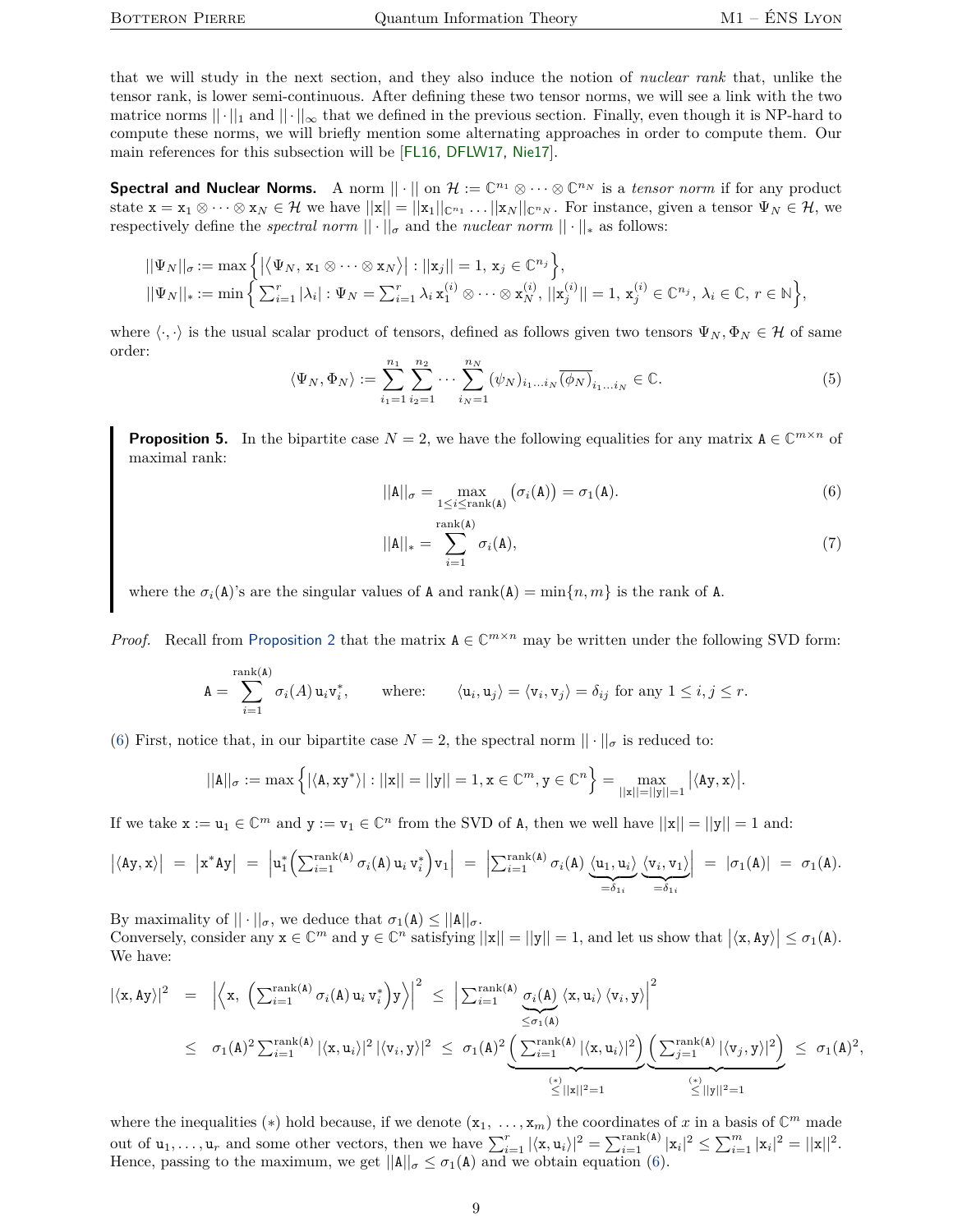[\(7\)](#page-8-0) Next, still in the bipartite case  $N = 2$ , the nuclear norm  $|| \cdot ||_*$  is reduced to:

$$
||A||_* := \min \Big\{ \sum_{i=1}^r |\lambda_i| : A = \sum_{i=1}^r \lambda_i x_i y_i^*, ||x_i|| = ||y_i|| = 1, x_i \in \mathbb{C}^m, y_i \in \mathbb{C}^n, \lambda_i \in \mathbb{C}, r \in \mathbb{N} \Big\}.
$$

With the notations of the above SVD, we set:

$$
\mathbf{x}_i := \mathbf{u}_i \in \mathbb{C}^m, \quad \mathbf{y}_i := \mathbf{v}_i \in \mathbb{C}^n, \quad \lambda_i := \sigma_i(\mathbf{A}) \in \mathbb{C}, \quad r := \text{rank}(\mathbf{A}) \in \mathbb{N},
$$

and we well have  $||\mathbf{x}_i|| = ||\mathbf{y}_i|| = 1$  and  $\mathbf{A} = \sum_{i=1}^r \lambda_i \mathbf{x}_i \mathbf{y}_i^*$ . So, by minimality of  $|| \cdot ||_*$ , we get:

$$
||\mathbf{A}||_* \leq \sum_{i=1}^{\text{rank}(\mathbf{A})} |\lambda_i(\mathbf{A})| = \sum_{i=1}^{\text{rank}(\mathbf{A})} \sigma_i(\mathbf{A}).
$$

Reciprocally, write any decomposition  $A = \sum_{i=1}^{r} \lambda_i x_i y_i^*$  as in the above definition of  $|| \cdot ||_*$ , and show that  $\sum_{i=1}^{\text{rank}(A)} \sigma_i(A) \leq \sum_{i=1}^r |\lambda_i|$ . Without loss of generality, we may assume that  $m \leq n$ , which means that  $rank(A) = m$ . As stated in [[HJ91,](#page-17-4) Theorem 3.4.1], we have:

$$
\sum_{i=1}^{\text{rank}(A)} \sigma_i(A) = \max \Big\{ |\operatorname{Tr}(AC)| : C \in \mathbb{C}^{n \times m} \text{ is a partial isometry of rank } \text{rank}(A) \Big\}.
$$

Recall that a matrix  $C \in \mathbb{C}^{n \times m}$  is said to be a partial isometry if  $||Cx|| \le ||x||$  for all  $x \in \mathbb{C}^m$ . Hence, we may restate our goal as follows:

$$
\sum_{i=1}^{\operatorname{rank}(\mathbf{A})} \sigma_i(\mathbf{A}) = \max_{\mathbf{C}} |\operatorname{Tr}(\mathbf{A}\mathbf{C})| \stackrel{\text{(goal)}}{\leq} \sum_{i=1}^r |\lambda_i|.
$$

For any partial isometry  $C \in \mathbb{C}^{m \times n}$ , notice that  $\text{Tr}(\mathbf{x}_i \mathbf{y}_i^* C) = \text{Tr}(\mathbf{y}_i^* C \mathbf{x}_i) = \text{Tr}(\langle \mathbf{y}_i, C \mathbf{x}_i \rangle) = \langle \mathbf{y}_i, C \mathbf{x}_i \rangle$  because it is a scalar, so we have:

$$
|\operatorname{Tr}(AC)| = |\operatorname{Tr} \left( \sum_{i=1}^r \lambda_i x_i y_i^* C \right)| \stackrel{(1)}{=} \left| \sum_{i=1}^r \lambda_i \operatorname{Tr}(x_i y_i^* C) \right|
$$
  

$$
\leq \sum_{i=1}^r |\lambda_i| |\langle y_i, Cx_i \rangle| \stackrel{C-S.}{\leq} \sum_{i=1}^r |\lambda_i| \underbrace{||y_i||}_{=1} \underbrace{||Cx_i||}_{\leq ||x_i||=1} \leq \sum_{i=1}^r |\lambda_i|.
$$

Thus, taking the maximum of  $|\text{Tr}(\text{AC})|$  over C and the minimum of  $\sum_{i=1}^{r} |\lambda_i|$ , we obtain the other inequality  $\sum_{i=1}^{\text{rank(A)}} \sigma_i(\mathbf{A}) \le ||\mathbf{A}||_*$ , and equation [\(7\)](#page-8-0) holds.  $\Box$ 

**Link with Matrix Norms.** Now, recall that we saw in the previous section the definition of the *trace norm*  $|| \cdot ||_1$  and the *operator norm*  $|| \cdot ||_{\infty}$ , introduced as follows for any matrix  $A \in \mathbb{C}^{m \times n}$ :

$$
||\mathtt{A}||_1 := \mathrm{Tr}\left(\sqrt{\mathtt{A}^*\mathtt{A}}\right) \qquad \text{and} \qquad ||\mathtt{A}||_\infty := \max\Big\{||\mathtt{A}\mathtt{x}||: \mathtt{x} \in \mathbb{C}^n, ||\mathtt{x}|| = 1\Big\}.
$$

Using [Proposition](#page-5-2) [3](#page-5-2) and [Proposition](#page-8-1) [5](#page-8-1), we get the following corollary which states that these two matrix norms are particular cases of tensor norms.

**Corollary 6.** When  $N = 2$ , the spectral and nuclear norms coincide respectively with the operator and trace norms for any matrix  $A \in \mathbb{C}^{m \times n}$  of maximal rank:

<span id="page-9-0"></span>
$$
||A||_{\sigma} = ||A||_{\infty}
$$
 and  $||A||_{*} = ||A||_{1}$ .

Moreover, it is known that we also have a duality between  $|| \cdot ||_{\sigma}$  and  $|| \cdot ||_{*}$ , as for  $|| \cdot ||_{1}$  and  $|| \cdot ||_{\infty}$  in [\(4\)](#page-4-3), meaning that for any tensor  $\Psi_N \in \mathcal{H}$ :

$$
||\Psi_N||_{\sigma} = \left\{ \left| \langle \Psi_N, \Phi_N \rangle \right| : \Phi_N \in \mathcal{H}, \, ||\Phi_N||_* = 1 \right\} \quad \text{and} \quad ||\Psi_N||_* = \left\{ \left| \langle \Psi_N, \Phi_N \rangle \right| : \Phi_N \in \mathcal{H}, \, ||\Phi_N||_{\sigma} = 1 \right\}.
$$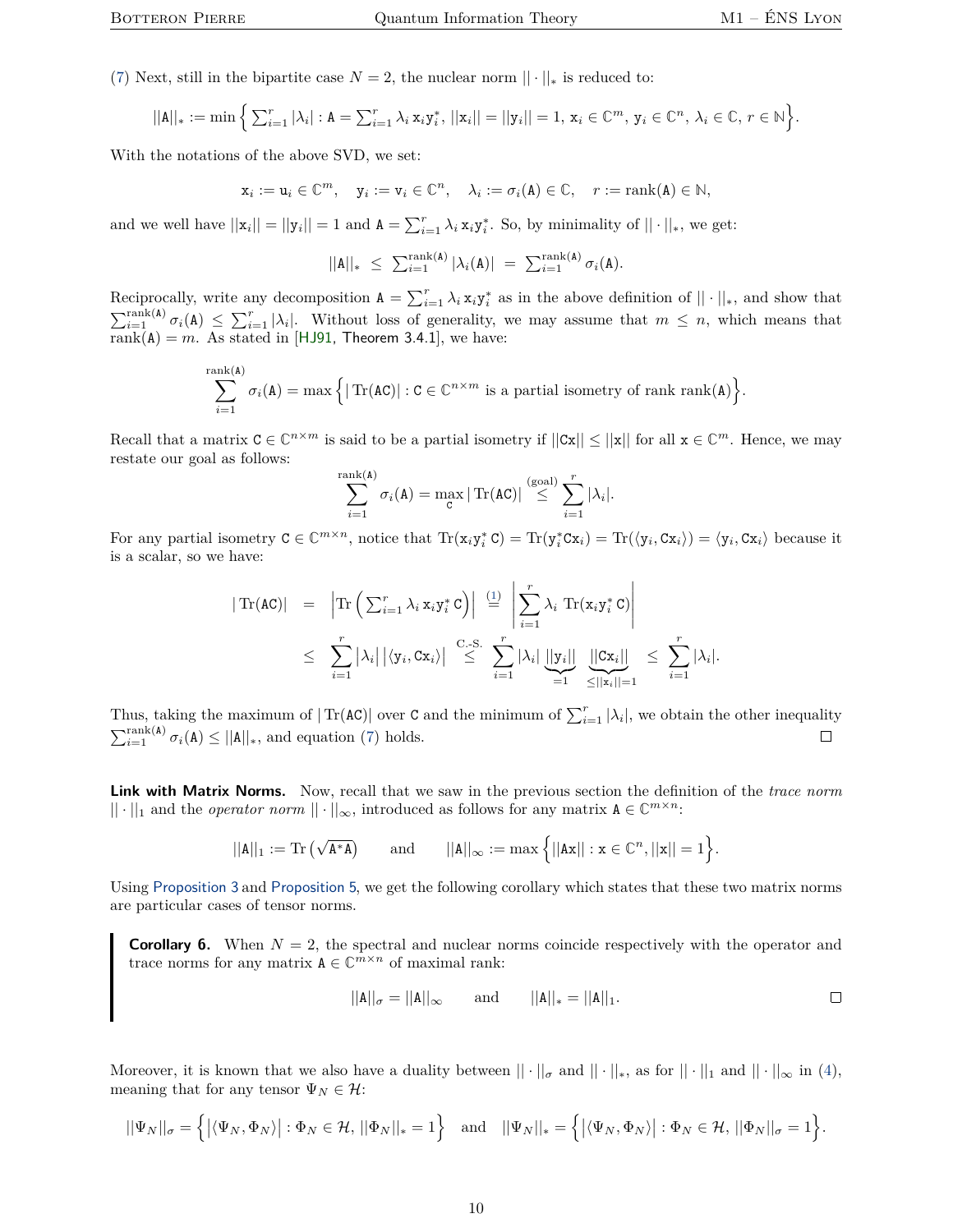**NP-Hard to Compute.** As explained in  $[FL16]$  $[FL16]$  $[FL16]$ , even if we consider a case as simple as  $N = 4$ , the computation of the spectral norm  $|| \cdot ||_{\sigma}$  and the nuclear norm  $|| \cdot ||_{*}$  is NP-hard. Actually, it is even the case when we restrict tensors to be bi-Hermitian, bi-symmetric, positive semi-definite, non-negative valued, or all the above. However, we find in [[DFLW17,](#page-17-8) Sections 9 and 10] an alternating method for computing the nuclear norm of non-symmetric tensors in a first time, and then of symmetric tensors, where a tensor is said *symmetric* if it remains unchanged after permuting two of its indices. In addition, one may take a look at [[Nie17](#page-17-9)] for a reverse approach, focusing first on symmetric tensors and based on the fact that the nuclear norm of symmetric tensors can be achieved with a symmetric decomposition, and then extending results to non-symmetric tensors in its last section.

#### **II.4. Tensor Decomposition**

<span id="page-10-0"></span>We know from [Proposition](#page-3-2) [1](#page-3-2) and [Proposition](#page-4-1) [2](#page-4-1) that there are two very useful decompositions for matrices, the so-called *spectral decomposition* and *singular value decomposition* (SVD), and we may wonder if there exists any generalization of them to tensors. While the first one would not make sense for tensors since it requires normal matrices and we do not have a canonical notion of tensor transposition so *a fortiori* neither a notion of normal tensor, the latter would worth the try for tensors. However, as we will see, strictly speaking, such an SVD for tensors cannot be defined. Nevertheless, we will then provide a tensor decomposition that try to keep some aspects of the SVD, namely the *canonical polyadic decomposition* (CPD). Our main references for this subsection are [[KB09](#page-17-10)] and [[RSG17](#page-18-7)].

**No SVD for Tensors.** As a generalization of the SVD to general tensors, the *higher-order singular value decomposition* (HOSVD) would decompose a tensor  $\Psi_N \in \mathcal{H}$  as follows:

$$
\Psi_N = \sum_{i=1}^{\text{rank}(\Psi_N)} \sigma_i \mathbf{x}_1^{(i)} \otimes \cdots \otimes \mathbf{x}_N^{(i)},
$$
\n(8)

where each of the families  $\{x_1^{(i)}\}_i, \ldots, \{x_N^{(i)}\}_i$  would be respectively orthogonal, and where the  $\sigma_i$ 's would be (positive) real numbers. Our goal is to show that such an HOSVD cannot stand.

*The Case of Matrices.* In order to understand why such an HOSVD cannot hold, we will begin by seeing a reason why SVD is possible in the case  $N = 2$  of matrices. Pick a matrix  $A \in \mathbb{C}^{m \times n}$  and assume without loss of generality that  $m \leq n$ . It is quite natural to consider that the rank of A is  $m$ , *i.e.* that A is of maximal rank, since if A is randomly chosen in  $\mathbb{C}^{m \times n}$  — say with a Gaussian distribution applied on each coordinate, then rank(A) =  $\min\{m, n\}$  = *m* almost surely (see [BFZ19, Subsection 3.1]). In addition, this assumption will deeply simplify our calculations. We want to compare the number of real parameter carried by A with those carried by its SVD.

<span id="page-10-1"></span>**Proposition 7.** If  $N = 2$ , with the settings as above, we have:

# real parameters carried by  $A = #$  real parameters carried by SVD.

*Proof.* On the one hand, as A lies in  $\mathbb{C}^{m \times n}$ , it carries the following number of real parameters:

 $#$  real parameters carried by  $A = 2nm$ ,

because A consists of *nm* complex coefficients, and each of them is composed with a real part and an imaginary part. On the other hand, its SVD is of the form:

$$
\sum_{i=1}^m \sigma_i \mathbf{x}_i \mathbf{y}_i^*,
$$

where the  $\sigma_i$ 's are positive real numbers, and where  $\{x_i\}_i$  and  $\{y_i\}_i$  are orthogonal families of  $\mathbb{C}^m$  and  $\mathbb{C}^n$ respectively. First, the  $\sigma_i$ 's provide *m* real parameters. Secondly, let us show that the family  $\{y_i\}_i \subseteq \mathbb{C}^n$ carries  $2nm - m^2$  real parameters. These vectors are normalized, so  $y_1 \in \mathbb{C}^n$  carries  $2n - 1$  real parameters. Then, as  $y_2$  is orthogonal to  $y_1$ , we have following two conditions:

$$
\Re(\langle y_1, y_2 \rangle) = 0
$$
 and  $\Im(\langle y_1, y_2 \rangle) = 0$ ,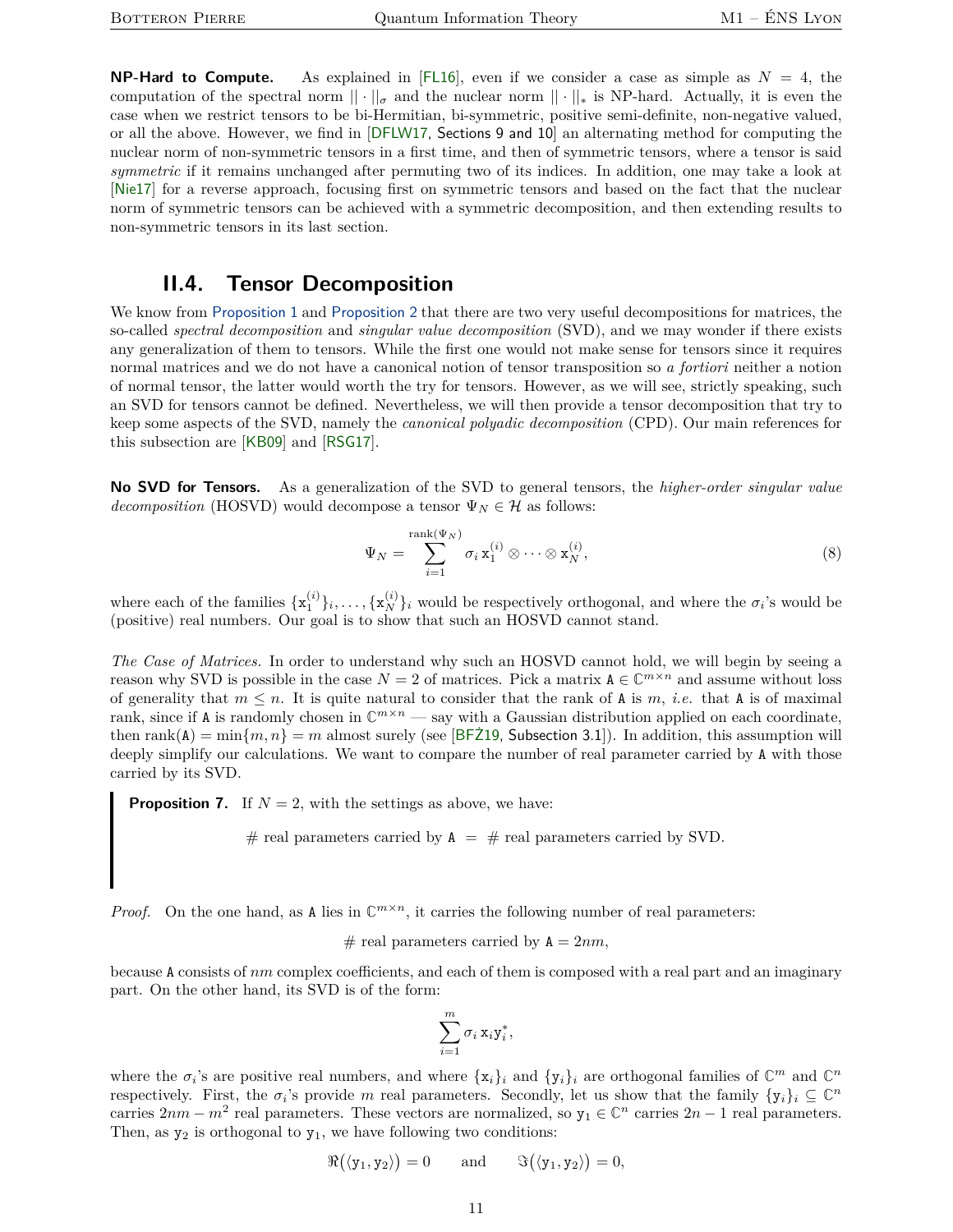and it yields that  $y_2$  carries  $2n - 1 - 2$  parameters. Similarly, for any  $1 \leq k \leq m$ , using the facts that  $y_k$ is normalized and that it is orthogonal to each of  $y_1, \ldots, y_{k-1}$ , we get that  $y_k$  carries  $2n - (2k - 1)$  real parameters. In result, the family  $\{y_i\}_i$  carries the following number of real parameters:

# real parameters in 
$$
\{y_i\}_i = \sum_{k=1}^m (2n - (2k - 1)) = 2nm - \sum_{\substack{k=1 \ \text{=}^m \text{by induction}}}^m (2k - 1) = 2nm - m^2.
$$

Thirdly, one may similarly show that the family  $\{x_i\}_i \subseteq \mathbb{C}^m$  carries  $m^2$  real parameters. Finally, there is a last condition, we have not to take into consideration the phase of the  $x_i$ 's since we can reach any wanted phase for  $x_i y_i^*$  by simply changing the phase of  $y_i$ . So we need to remove m real parameters. At the end of the day, the number of real parameters for the SVD is the following:

# real parameters carried by SVD = 
$$
m + (2nm - m^2) + m^2 - m = 2nm
$$
.

Hence, we have the same number of real parameters contained in A and the SVD, which explains why it could work in the bipartite case  $N = 2$ .

*The General case.* Now, let us consider the case of higher-order tensors, *i.e.* when  $N \geq 3$ . Let a tensor  $\Psi_N \in \mathcal{H} := \mathbb{C}^{n_1} \otimes \cdots \otimes \mathbb{C}^{n_N}$  and assume without loss of generality that  $n_1 = \min \{n_k : 1 \leq k \leq N\}$ . For the sake of convenience, we will suppose as in the above case of matrices that the rank rank( $\Psi_N$ ) of  $\Psi'_N$  is equal to  $n_1$ . Again, the strategy consists in comparing the number of real parameters carried by  $\Psi_N$  and by the HOSVD.

**Proposition 8.** If  $N \geq 3$ , with the settings as above, we have:

<span id="page-11-0"></span># real parameters carried by  $\Psi_N \gg \#$  real parameters carried by HOSVD. (9)

*Proof.* In order to prove it, our main arguments will be similar to the ones in the proof of [Proposition](#page-10-1) [7](#page-10-1), so all the details will not be provided again. On the one hand, we observe that  $\Psi_N \in \mathbb{C}^{n_1} \otimes \cdots \otimes \mathbb{C}^{n_N}$  carries the following number of real parameters:

# real parameters carried by  $\Psi_N = 2 n_1 \times \cdots \times n_N$ .

On the other hand, recall from [\(8\)](#page-9-0) that HOSVD is of the following form:

$$
\Psi_N=\sum_{i=1}^{n_1}\sigma_i\,\mathrm{x}_1^{(i)}\otimes\cdots\otimes\mathrm{x}_N^{(i)}.
$$

So, without considering the relations of phase cancelation between parties, the number of real parameters carried by HOSVD can be majored by:

$$
\# \text{ real param. carried by HOSVD} \leq \underbrace{n_1}_{\text{due to the } \sigma_i \text{'s}} + \underbrace{n_1^2}_{\text{due to } \{\mathbf{x}_1^{(i)}\}_i} + \underbrace{(2 n_1 n_2 - n_1^2)}_{\text{due to } \{\mathbf{x}_2^{(i)}\}_i} + \cdots + \underbrace{(2 n_1 n_N - n_1^2)}_{\text{due to } \{\mathbf{x}_N^{(i)}\}_i}
$$
\n
$$
\leq n_1^2 + n_1^2 + (2n_2^2 - n_1^2) + \cdots + (2n_N^2 - n_1^2)
$$
\n
$$
= 2 \sum_{k=1}^N n_k^2 - (N - 1) n_1^2.
$$

Thereby, we obtain the wanted inequality [\(9\)](#page-11-0) when the dimensions  $n_i$  are big enough — otherwise, use the relations of phase cancelation between parties as in the case of matrices and get the same inequality.  $\Box$ 

Thus, HOSVD would have been a great tool to simplify some computations with tensors, but we fall upon the disappointing fact that it cannot exist in the multipartite case  $N \geq 3$ . However, one may try to approach it in order to keep some of the interesting properties of the SVD, and this is the motivation of the following decomposition.

**The Canonical Polyadic Decomposition.** In principle, the *canonical polyadic decomposition* (CPD) is meant to approximate a tensor Ψ*<sup>N</sup>* with a sum of finitely many rank-one tensors. This notion was first proposed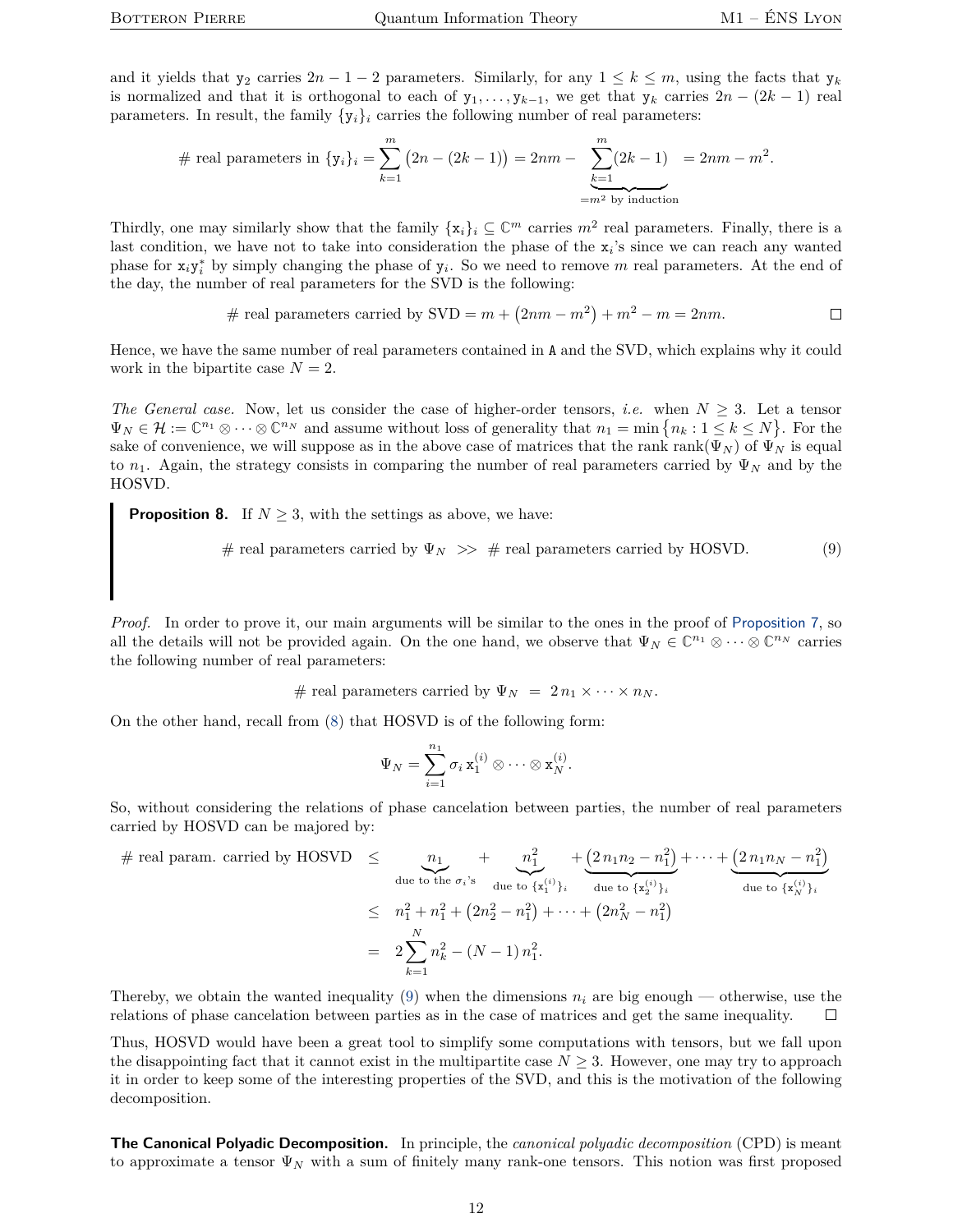by Hitchcock in 1927 [[Hit27](#page-17-11)], who called this decomposition the *polyadic form* of a tensor; but it needed to wait until the 70's to get known, under the name CANDECOMP (canonical decomposition) [[CC70](#page-17-12)] and PARAFAC (parallel factors) [[Har70](#page-17-13)]. All these decompositions will be designated here by *canonical polyadic decomposition* (CPD) as in our main references [[KB09,](#page-17-10) [RSG17](#page-18-7)].

*Definition.* Given a tensor  $\Psi_N \in \mathcal{H}$ , the CPD consists in finding a tensor  $\hat{\Psi}_N \in \mathcal{H}$  that minimizes the quantity:

<span id="page-12-2"></span>
$$
||\Psi_N - \hat{\Psi}_N||, \qquad \text{where } \hat{\Psi}_N \text{ is of the form:} \qquad \hat{\Psi}_N := \sum_{i=1}^R \lambda_r \mathbf{x}_1^{(i)} \otimes \cdots \otimes \mathbf{x}_N^{(i)}, \tag{10}
$$

for some positive integer R, some real numbers  $\lambda_j$  and some normalized vectors  $\mathbf{x}_j^{(i)} \in \mathbb{C}^{n_j}$ , for  $j = 1, \ldots, N$ and  $i = 1, \ldots, R$ . The norm  $||\cdot||$  used here is the norm induced by the scalar product  $\langle \cdot, \cdot \rangle$  defined in [\(5\)](#page-8-2). Such a decomposition always exists, but we may wonder if it is unique. In fact, even though rank decompositions are generally not unique in the case of matrices, it is often the case for higher-order tensors, as we can see in [[RSG17,](#page-18-7) 4.1.4] and in [[KB09,](#page-17-10) 3.2] which provide us with a sufficient and necessary condition for uniqueness.

*Algorithms.* In order to compute such a decomposition, one may use an *alternating least square* algorithm, which is a method proposed in the two papers of the 70's [[CC70,](#page-17-12) [Har70](#page-17-13)] that we cited above. The main idea of this algorithm results in minimizing the the norm  $\|\Psi_N - \hat{\Psi}_N\|$  while fixing all the vectors  $\mathbf{x}_2^{(i)}, \ldots, \mathbf{x}_N^{(i)}$ *N* except the  $\mathbf{x}_1^{(i)}$ 's, for all  $1 \leq i \leq R$ , and then repeating this step for the following vectors until we reach some stopping criterion. An issue with this algorithm is that it might be slow to converge, and that it might not even converge toward a global minimum depending on initial conditions. This is why we have other algorithms, *e.g.* the *Jenrich's algorithm* or the *tensor power method*, where both are more efficient than the alternating least square algorithm, but they are only available on particular cases of tensors. Actually, there is no perfect procedure for fitting the CPD for a given number of components. The difficulty comes from the fact that finding the rank of a tensor is NP-hard, as seen in the former subsection, so it is difficult to chose a relevant parameter *R*, and data is usually corrupted by some kind of noise. Find more details in [[RSG17,](#page-18-7) 4.1] and [[KB09,](#page-17-10) 3.4].

*Link with HOSVD.* One may notice that the form of  $\hat{\Psi}_N$  in [\(10\)](#page-12-2) is very similar to the HOSVD in [\(8\)](#page-9-0). In the case of a "perfect HOSVD", we would have  $||\Psi_N - \hat{\Psi}_N|| = 0$  and  $R = \text{rank}(\Psi_N)$ , but it is not always the case since we previously saw that a general HOSVD cannot hold. In that sense, the CPD is an approximation of the HOSVD, and it allows us to apply all the good properties of the HOSVD to the approximation  $\hat{\Psi}_N$ instead of applying them directly to  $\Psi_N$ .

*Applications.* The canonical polyadic decomposition finds many applications, first in psychometrics in the 70's [[CC70,](#page-17-12) [Har70](#page-17-13)], but then also as far as numerical analysis, data mining, neuroscience, and beyond. Refer to [[KB09,](#page-17-10) 3.5] for an exhaustive list of applications of the CPD. Find also in [[RSG17,](#page-18-7) Sections 5 and 6] some detailed applications of tensor decomposition to machine learning and estimation of mixture models.

# <span id="page-12-0"></span>**III. Application to Quantum Information: the Entanglement**

Our goal here is to provide an example of how tensor products can apply to Quantum Information Theory. More precisely, we will study the *geometric measure*, which is, in some sense, the *spectral norm*  $|| \cdot ||_{\sigma}$  that we studied in the former section, and we will show the surprising fact that it is not additive. But first, let us introduce some of the basic notions of quantum information theory.

## **III.1. Quantum Information Formalism**

<span id="page-12-1"></span>Classical Information Theory was first introduced in 1948 by Shannon [[Sha48](#page-18-3)] and it established the mathematical basis of communication. Here is a quotation:

*The fundamental problem of communication is that of reproducing at one point either exactly or approximately a message selected at another point.*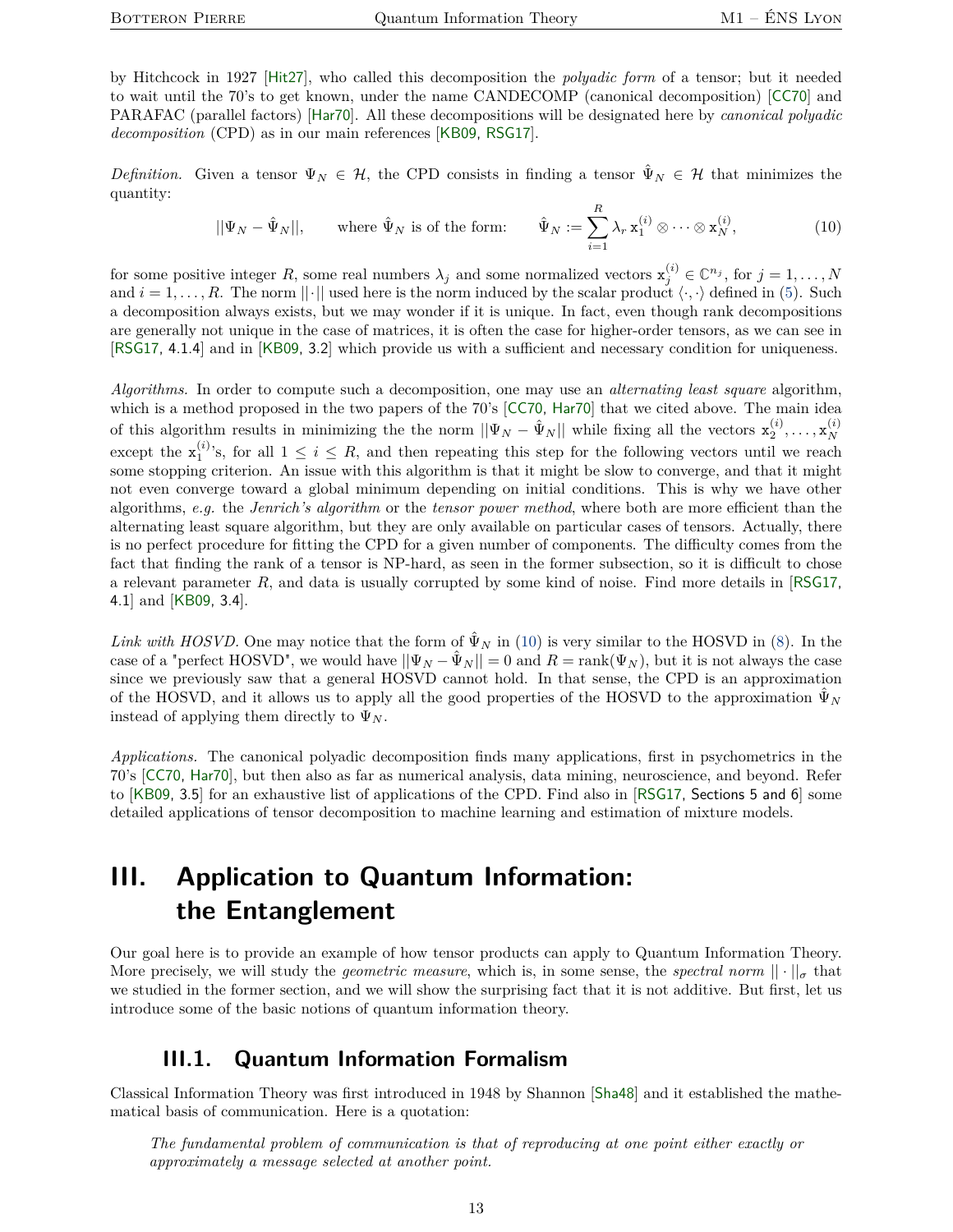It then gave birth to Quantum Information Theory, where the transmission and processing of information are made by quantum systems, and which is nowadays in wide expansion. It appeals to both Mathematics and Mathematical Physics, with for instance Group Theory, Probability Theory or also Quantum Statistical Physics, and finds many applications as in Cryptography. The monographs [[Wat11,](#page-18-4) [Tim04,](#page-18-8) [Pre98](#page-18-9)] contain more details.

**Basic Notions.** As before, we work in a tensor space of the form  $\mathcal{H} := \mathbb{C}^{n_1} \otimes \cdots \otimes \mathbb{C}^{n_N}$ , for some positive integers  $n_1, \ldots, n_N$ , whose elements are called *(N-partite) states*. We will indifferently employ the Dirac notation  $|\Psi\rangle$  or simply  $\Psi$  to designate any state in H, and we will refer to operators from H to H by greek letters as  $\rho$  or  $\sigma$ . We will often put an *N* as indice to  $\Psi_N$  or  $\rho_N$  as to recall that we are in the *N*-partite case. Recall that the bipartite case  $N = 2$  corresponds to the case of matrices, and that we are in the *multipartite* case when  $N \geq 3$ . We denote by  $\langle \Psi | \in \mathcal{H}^*$  the dual of  $|\Psi\rangle$  defined by the scalar product over H in [\(5\)](#page-8-2). This enables us to define  $\langle \Psi | \rho | \Psi \rangle$ , which is simply the composition of the linear form  $\langle \Psi |$  with the operator  $\rho$  and with the state  $|\Psi\rangle$ . It will be helpful for computations to notice the following fact:

$$
\langle \Psi \otimes \Phi | \rho \otimes \sigma | \Psi \otimes \Phi \rangle = \langle \Psi | \rho | \Psi \rangle \times \langle \Phi | \sigma | \Phi \rangle.
$$

*Pure States.* A vector  $|\Psi\rangle \in \mathcal{H}$  is said to be a *pure quantum state* when it has norm 1. More generally, one considers in quantum physics *mixed states ρ*, which are positive semi-definite operators of unit trace acting on H. As a particular case of mixed states, we have *rank-one projections*, which are of the form  $\rho = |\Psi\rangle\langle\Psi|$ , for Ψ a unit vector from H. Note that these states Ψ are also called *pure states*. Without any precision, we adopt the convention that a state is thought to be pure, as it is the case for physicists. Notice that when  $\rho = |\Psi\rangle \langle \Psi|$ , we have:

$$
\langle \Phi | \rho | \Phi \rangle \ = \ \langle \Phi | \Psi \rangle \langle \Psi | \Phi \rangle \ = \ \left| \langle \Phi , \Psi \rangle \right|^2.
$$

In addition, notice that we have a bijective correspondance between pure operators and states:

$$
\rho = |\Psi\rangle\langle\Psi| : \mathcal{H} \to \mathcal{H} \qquad \leftrightarrow \qquad |\Psi\rangle \in \mathcal{H}.
$$

*Product States.* A state Ψ ∈ H is called *product state* or *separable state* if it is of rank 1, *i.e.* if it is of the form  $\Psi = \mathbf{x}_1 \otimes \cdots \otimes \mathbf{x}_N$  for some vectors  $\mathbf{x}_i \in \mathbb{C}^{n_i}$ ,  $i = 1, \ldots, N$ . Otherwise,  $\Psi$  is a linear combinaison of product states, and is called *entangled state*. We define in a similar way a *product* operator or a *separable* operator.

**Entanglement.** As defined hereinabove, a state  $\Psi \in \mathcal{H}$  is entangled if it is not a product state, or in other words if rank $(\Psi) \geq 2$ . In that sense, the rank could be seen a tool that measures entanglement. But we will study in the next subsection a more commonly used tool to do it, namely the *geometric measure*. For physicists, entangled states corresponds to correlated events, whereas quantum product states can be compared to probability vectors of the form  $p(a, b) = p_1(a)p_2(b)$ , with independent variables. In other words, in the case of a product state, a joint physical system *AB* could be divided into two disjoint subsystems *A* and *B*.

On the contrary, quantum entanglement occurs when two particles share some properties concerning their position, momentum or polarization that can not have happened by chance. In fact, what is surprising is that if we know something about one of these characteristics for one particle, then we are able to deduce something about the same characteristic for the other particle. A common comparaison is maid with a pair of gloves. Imagine we only find the left glove in our drawer, then we know that the missing glove is the right glove. Even more than that, one might say that the two gloves are entangled since knowing something about the first one tells us something about the second one. This topic is one the main ones that separates Classical Physics from Quantum Physics since entanglement is a basic feature of Quantum Mechanics missing in Classical Mechanics.

### **III.2. Entanglement Measure**

<span id="page-13-0"></span>In this last subsection, we will introduce an entanglement measure known as *geometric measure* (GM). Recently, it has been applied to various parts of Quantum Computation, as for instance in order to show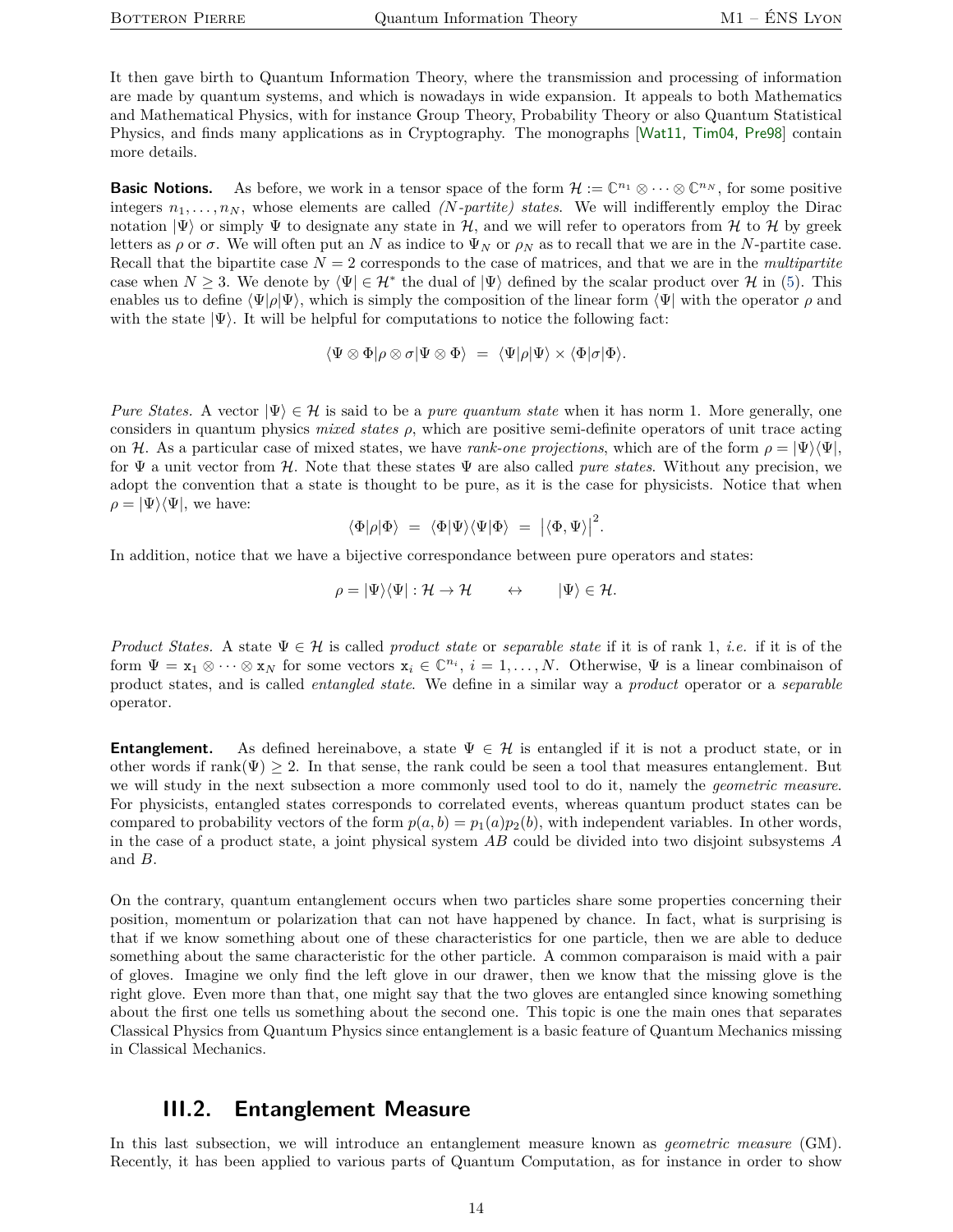that most entangled states are too entangled to be useful as computational resources [[GFE09](#page-17-14)]. Recall that a state  $|\Psi\rangle$  is a *product state* if it is of the form  $|\Psi\rangle = x_1 \otimes \ldots x_N$  for some  $x_i \in \mathbb{C}^{n_i}$ , otherwise  $|\Psi\rangle$  is a sum of such states and is said to be *entangled*. In some sense, the geometric measure is meant to describe "how much" a state  $|\Psi\rangle$  is entangled, or in other words how much  $|\Psi\rangle$  is "far" from a product state. After defining the geometric measure, we will see a link between this measure and the spectral norm  $|| \cdot ||_{\sigma}$ , and eventually we will land on the surprising result that the GM is non-additive. Our main references here will be [[ZCH10,](#page-18-10) [WG03](#page-18-11)].

**The Geometric Measure (GM).** Pick an *N*-partite operator  $\rho$  acting on the Hilbert space  $\mathcal{H} = \mathbb{C}^{n_1} \otimes \cdots \otimes \mathbb{C}^{n_N}$ . The *geometric measure of entanglement* (GM) measures the closest distance between *ρ* and the set of separable operators *SEP*, or equivalently the set of pure product states *P RO*:

$$
G(\rho) := -2 \log (\Lambda(\rho)) \quad \text{where} \quad \Lambda^2(\rho) := \max_{\sigma \in SEP} \text{Tr}(\rho \sigma) = \max_{|\Psi\rangle \in PRO} \langle \Psi | \rho | \Psi \rangle,
$$

where the logarithm log has base 2. Notice that if  $\rho = |\Phi\rangle\langle\Phi|$  is a pure state, then:

$$
\Lambda^2\big(|\Phi\rangle\langle\Phi|\big)=\max_{|\Psi\rangle\in PRO}|\langle\Psi,\Phi\rangle|^2.
$$

Any pure product state  $|\Psi\rangle$  maximizing  $\Lambda^2(\rho)$  is a *closest product state* to  $\rho$ . There exist alternative ways of defining GM, for instance through a convex roof construction [[WG03](#page-18-11)], which could explain why we give such a name to this measure.

*GM of a Tensor Product.* Given two *N*-partite operators  $\rho$  and  $\sigma$  from  $\mathcal{H} = \mathbb{C}^{n_1} \otimes \cdots \otimes \mathbb{C}^{n_N}$  to itself, the tensor product  $\rho \otimes \sigma$  is a 2*N*-partite operator that goes from  $\mathcal{H} \otimes \mathcal{H}$  to itself. However, here, for the sake of simplification, we will assume that the first partite of  $\rho$  and the first one  $\sigma$  are located in the same lab, in other words we identify them together so that they may be viewed as a single partite. We apply the same trick for the second partite of  $\rho$  and the second one of  $\sigma$ , and similarly so on and so forth for all of their parties. At the end of the day, the tensor product  $\rho \otimes \sigma$  may be seen as an *N*-partite operator, which means that we are allowed to compute its geometric measure  $G(\rho \otimes \sigma)$ . This will be useful in order to define the additivity property of the geometric measure.

*Additivity.* Given an operator  $\rho : \mathcal{H} \to \mathcal{H}$ , the *asymptotic geometric measure*  $G^{\infty}(\rho)$  (AGM) is the geometric measure applied to the tensor product  $\rho^{\otimes n}$  of a large number of copies of  $\rho$ :

$$
G^{\infty}(\rho) := \lim_{n \to \infty} \frac{1}{n} G(\rho^{\otimes n}).
$$

Based on this definition, we say that the geometric measure *G* is *additive* if  $G^{\infty}(\rho) = G(\rho)$ , and it is *strong additive* if  $G(\rho \otimes \sigma) = G(\rho) + G(\sigma)$  for any  $\rho, \sigma : \mathcal{H} \to \mathcal{H}$ . Obviously, strong additivity implies additivity, hence its name. We will see in [Proposition](#page-15-0) [10](#page-15-0) that GM is additive for bipartite pure states, but we will see in [Theorem](#page-16-0) [13](#page-16-0) that it is no longer the case in the multipartite antisymmetric case. However, we need to keep in mind that it is quite difficult to show that the geometric measure *G* is symmetric or not given a state, or to compute the asymptotic geometric measure *G*<sup>∞</sup>.

**Proposition 9.** For any operators  $\rho_N$  and  $\rho'_N$ , we have that GM is sub-additive:

$$
G(\rho_N \otimes \rho'_N) \leq G(\rho_N) + G(\rho'_N).
$$

*Proof.* We have:

$$
\Lambda^{2}(\rho_{N} \otimes \rho'_{N}) = \max_{|\Phi\rangle} \langle \Phi | \rho_{N} \otimes \rho'_{N} | \Phi \rangle
$$
  
\n
$$
\geq \max_{|\Phi\rangle \text{ of the form } |\varphi\rangle \otimes |\varphi'\rangle} \langle \Phi | \rho_{N} \otimes \rho'_{N} | \Phi \rangle
$$
  
\n
$$
= \max_{|\varphi\rangle} \langle \varphi | \rho_{N} | \varphi \rangle \times \max_{|\varphi'\rangle} \langle \varphi' | \rho'_{N} | \varphi' \rangle
$$
  
\n
$$
= \Lambda^{2}(\rho_{N}) \times \Lambda^{2}(\rho'_{N}).
$$

Hence the result using the equality  $G(\rho) := -2 \log (\Lambda(\rho)).$ 

 $\Box$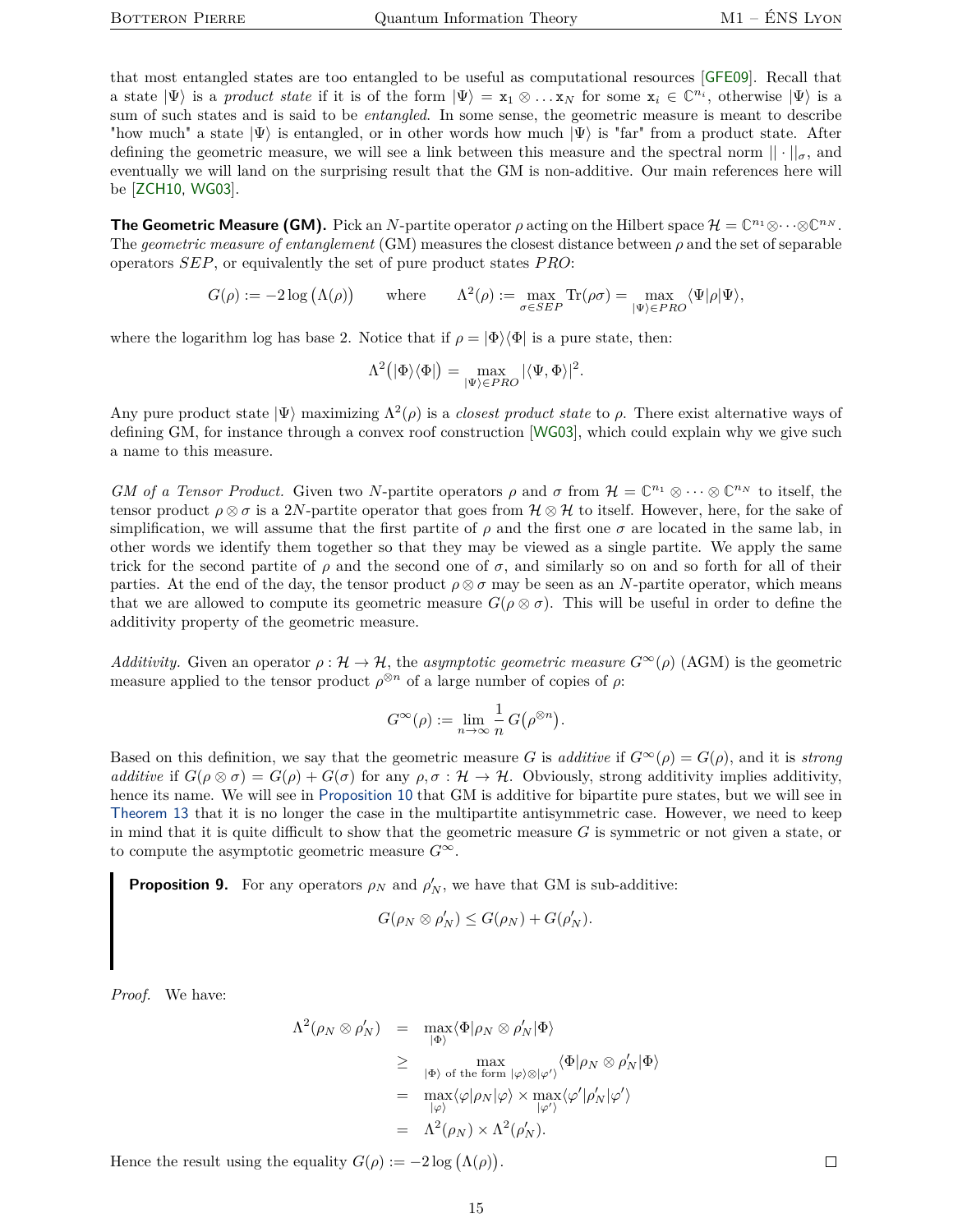$\Box$ 

*Remarks.* There are two other famous entanglement measures, known as *relative entropy of entanglement* (REE) and *logarithmic global robustness* (LGR). But under some theoretical conditions, Hayashi *et al* showed in [[ZCH10,](#page-18-10) Proposition 3] that there is an equality relation between GM, REE and LGR which enables us to treat the additivity problem of REE and LGR through the additivity of GM.

**Link between GM and**  $|| \cdot ||_{\sigma}$ . Recall from [Subsection](#page-7-0) [II.3.](#page-7-0) that we introduced the *spectral norm*  $|| \cdot ||_{\sigma}$  as a particular case of Schatten norm. Now, in the pure case where  $\rho_N$  is of the form  $\rho_N = |\Psi\rangle\langle\Psi|$  for some state  $|\Psi\rangle \in \mathcal{H}$ , there is a link between the geometric measure *G* and the spectral norm  $|| \cdot ||_{\sigma}$ . Indeed, we have:

$$
\Lambda^2(\rho_N) \;=\; \max_{||\mathbf{x}_i||=1} \big\langle \mathbf{x}_1 \otimes \cdots \otimes \mathbf{x}_N | \rho_N | \mathbf{x}_1 \otimes \cdots \otimes \mathbf{x}_N \big\rangle \;=\; \max_{||\mathbf{x}_i||=1} \big|\big\langle \mathbf{x}_1 \otimes \cdots \otimes \mathbf{x}_N | \Psi \big\rangle \big|^2 \;=\; ||\Psi||^2_\sigma.
$$

So  $G(\rho_N) = -2 \log (||\Psi||_{\sigma})$ . Note that there is also a link between GM and the *nuclear norm*  $|| \cdot ||_*$ : they attain their maximal for the same states [[DFLW17](#page-17-8)]. From the link between GM and  $|| \cdot ||_{\sigma}$ , one can deduce that GM is strong additive for pure bipartite states as stated in the following proposition.

<span id="page-15-0"></span>**Proposition 10.** For  $N = 2$ , we may associate any two pure operators  $\rho = |\Psi\rangle\langle\Psi|$  and  $\sigma = |\Phi\rangle\langle\Phi|$  to matrices A and B respectively. Then GM is strong additive, *i.e.* :

$$
G(\mathbf{A}\otimes\mathbf{B})=G(\mathbf{A})+G(\mathbf{B}).
$$

*Proof.* Recall from [Proposition](#page-8-1) [5](#page-8-1) that, when  $N = 2$ , the spectral norm  $|| \cdot ||_{\sigma}$  is simply of the form  $||A||_{\sigma} = \sigma_1(A), i.e.$  it is the biggest singular value (note that the quoted proposition requires that A has maximal rank, but this part of the proposition does not need this assumption). One may see that  $\sigma_1$  is multiplicative in the sense that  $\sigma_1(A \otimes B) = \sigma_1(A) \times \sigma_1(B)$  because the singular values of a tensor product are the singular values of the factors. Therefore, we have:

$$
\Lambda^2(A \otimes B) \;=\; ||A \otimes B||^2_{\sigma} \;=\; \sigma_1(A \otimes B)^2 \;=\; \sigma_1(A)^2 \times \sigma_1(B)^2 \;=\; ||A||^2_{\sigma} \times ||B||^2_{\sigma} \;=\; \Lambda^2(A) \times \Lambda^2(B),
$$

which implies the wanted result using  $G(\rho) := -2 \log (\Lambda(\rho)).$ 

**Non-additivity of GM.** The non-additivity of GM is a quite astonishing fact since GM is additive in many cases of both practical and theoretical interest; see for instance [[ZCH10,](#page-18-10) Theorem 5] that states that GM is additive for non-negative multipartite states. In other words, before wondering about the non-additivity of GM, no one would intuitively call it into question. Indeed, historically, since GM was defined in 1995 [[SHI95](#page-18-12)], it has been conjectured to be additive, until the surprising discovery of Werner and Holevo in 2002 [[WH02](#page-18-13)]. They discovered that GM is non-additive in the case of antisymmetric multipartite states, which is what we will aim to show hereinbelow. See [[ZCH10,](#page-18-10) Section 5] for a statistical approach that shows that almost all multipartite pure states have non-additive GM.

*Symmetric and Antisymmetric States.* A pure product state  $|\Psi_N\rangle = x_1 \otimes \cdots \otimes x_N \in \mathcal{H}$  is said to be *symmetric* if it remains unchanged after permuting its parties with an odd permutation  $\sigma$ :

$$
|\Psi_N\rangle = \mathbf{x}_1 \otimes \cdots \otimes \mathbf{x}_N = \mathbf{x}_{\sigma(1)} \otimes \cdots \otimes \mathbf{x}_{\sigma(N)}.
$$

Similarly, we say that a pure product state  $|\Psi_N\rangle = \mathbf{x}_1 \otimes \cdots \otimes \mathbf{x}_N \in \mathcal{H}$  is *antisymmetric* if an odd permutation of its parties induces a sign change. Now, these notions of symmetric and antisymmetric states could be generalized to any pure state by linear combinaison of pure product states, and then more generally to any state *ρ<sup>N</sup>* by convex combinaison of pure states. We define in a similar way *symmetric* and *antisymmetric* operators.

<span id="page-15-1"></span>**Proposition 11.** [[ZCH10,](#page-18-10) Proposition 4]. Given a multipartite symmetric operator  $\rho$ , any closest product state  $|\Psi\rangle$  to  $\rho$  (*i.e.* a pure product state  $|\Psi\rangle$  maximizing  $\Lambda^2(\rho)$ ) is necessarily also symmetric. Similarly for antisymmetric states.  $\Box$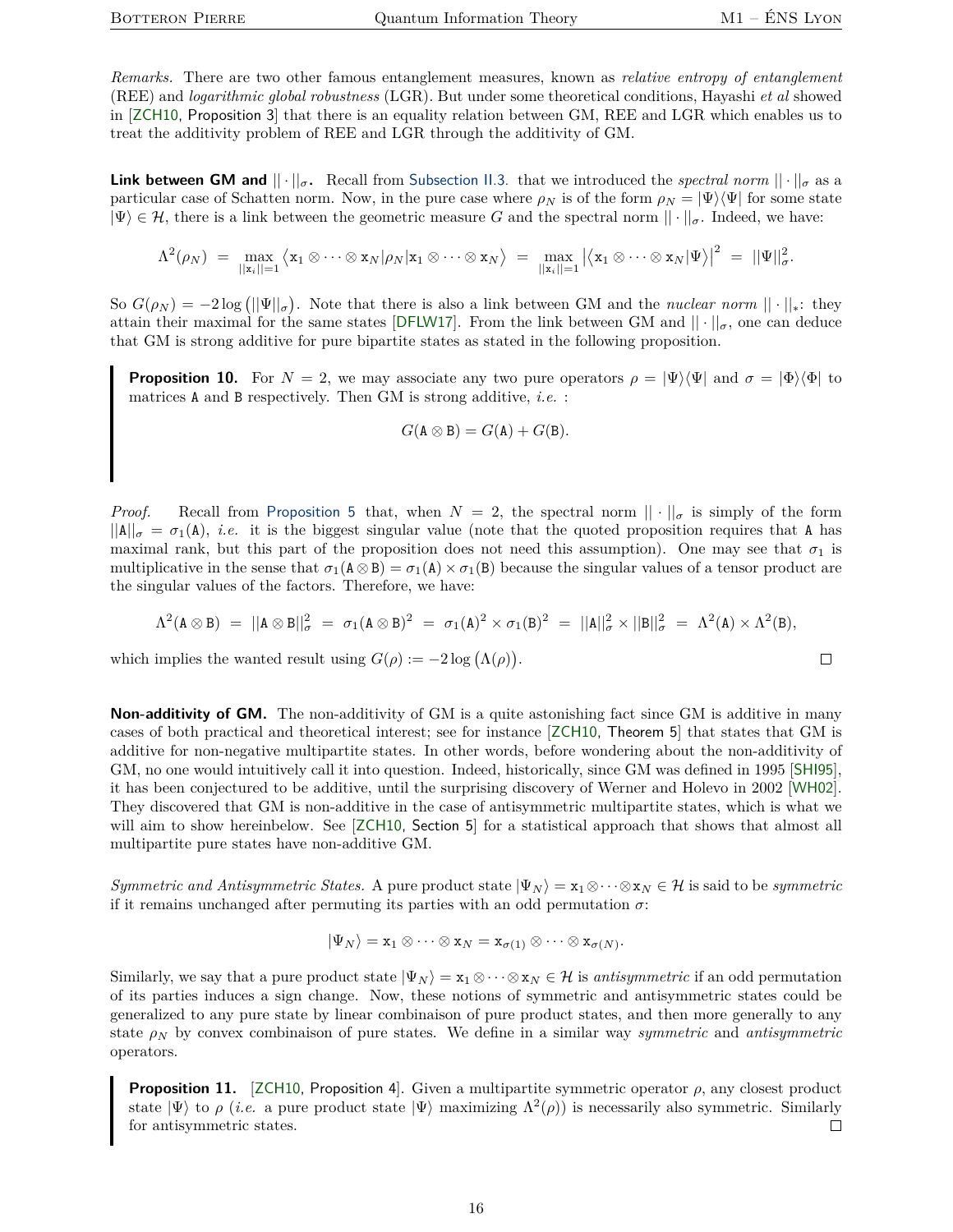<span id="page-16-1"></span>**Proposition 12.** [[ZCH10,](#page-18-10) Proposition 16]. Given an *N*-partite antisymmetric state  $\rho_N : \mathcal{H} \to \mathcal{H}$ , and given a closest product state  $|\Psi_N\rangle = \mathbf{x}_1 \otimes \cdots \otimes \mathbf{x}_N$  to  $\rho$ , the set  $\{\mathbf{x}_1, \ldots, \mathbf{x}_N\}$  of is orthogonal. □

<span id="page-16-0"></span>**Theorem 13** (Non-additivity of GM). [[ZCH10,](#page-18-10) Theorem 17]. When  $N \geq 3$ , GM is non-additive for antisymmetric operators. More precisely, given any two *N*-partite antisymmetric operators  $\rho_N$  and  $\rho'_N$  from  $H$  to itself, we have:

$$
G(\rho_N \otimes \rho'_N) < G(\rho_N) + G(\rho'_N).
$$

*Proof.* Recall from the paragraph *GM of a Tensor Product* at the beginning of the current subsection that the parties of  $\rho_N$  and  $\rho'_N$  are identified so that we may view the tensor product  $\rho_N \otimes \rho'_N$  not only as a 2*N*-partite operator, but also as an *N*-partite operator. Now, as  $\rho_N$  and  $\rho'_N$  are antisymmetric, the tensor product  $\rho_N \otimes \rho'_N$  is necessarily symmetric because an odd permutation of the parties changes the signs of both  $\rho_N$  and  $\rho'_N$ , thus  $\rho_N \otimes \rho'_N$  remains unchanged after permuting the parties. Therefore, using [Proposition](#page-15-1) [11](#page-15-1), as  $N \geq 3$ , any closest product state  $|\Psi\rangle$  to  $\rho_N \otimes \rho'_N$  needs also to be symmetric.

Now, let us assume that we may write  $|\Psi\rangle = |\Phi_N\rangle \otimes |\Phi'_N\rangle$  for some closest product states  $|\Phi_N\rangle$  and  $|\Phi'_N\rangle$ to respectively  $\rho_N$  and  $\rho'_N$ , and let us show that this leads to a contradiction. Write  $|\Phi_N\rangle = y_1 \otimes \cdots \otimes y_N$ and  $|\Phi'_{N}\rangle = y'_{1} \otimes \cdots \otimes y'_{N}$ . Since  $\rho_{N}$  and  $\rho'_{N}$  are antisymmetric, we have by [Proposition](#page-16-1) [12](#page-16-1) that the sets  $\{y_1, \ldots, y_N\}$  and  $\{y'_1, \ldots, y'_N\}$  are respectively orthogonal. We have:

$$
\begin{array}{rcl}\n\langle \Psi \rangle & = & |\Phi_N\rangle \otimes |\Phi'_N\rangle \\
& = & (y_1 \otimes \cdots \otimes y_N) \otimes (y'_1 \otimes \cdots \otimes y'_N) \\
& = & (y_1 \otimes y'_1) \otimes (y_2 \otimes y'_2) \otimes (y_3 \otimes y'_3) \otimes \cdots \otimes (y_N \otimes y'_N) \\
& = & (y_2 \otimes y'_2) \otimes (y_1 \otimes y'_1) \otimes (y_3 \otimes y'_3) \otimes \cdots \otimes (y_N \otimes y'_N)\n\end{array}\n\quad \text{because } |\Psi\rangle \text{ is symmetric}
$$

It follows that  $y_1 \otimes y_1' = y_2 \otimes y_2'$  up to a phase, and therefore  $y_1 = y_2$  up to a phase, which contradicts the fact that  $\{y_1, \ldots, y_N\}$  is orthogonal.

Hence, there is no closest product state  $|\Psi\rangle$  to  $\rho_N \otimes \rho'_N$  that could be written as a tensor product of closest product states to  $\rho_N$  and  $\rho'_N$  respectively, which implies:

$$
\Lambda^{2}(\rho_{N} \otimes \rho'_{N}) = \langle \Psi | \rho_{N} \otimes \rho'_{N} | \Psi \rangle = \max_{|\varphi\rangle} \langle \varphi | \rho_{N} \otimes \rho'_{N} | \varphi \rangle
$$
  
>\max\_{|\varphi\rangle \text{ of the form } |\varphi\_{N}\rangle \otimes |\varphi'\_{N}\rangle} \langle \varphi | \rho\_{N} \otimes \rho'\_{N} | \varphi \rangle  
=\max\_{|\varphi\_{N}\rangle} \langle \varphi\_{N} | \rho\_{N} | \varphi\_{N}\rangle \times \max\_{|\varphi'\_{N}\rangle} \langle \varphi'\_{N} | \rho'\_{N} | \varphi'\_{N}\rangle  
= \langle \Phi\_{N} | \rho\_{N} | \Phi\_{N}\rangle \times \langle \Phi'\_{N} | \rho'\_{N} | \Phi'\_{N}\rangle = \Lambda^{2}(\rho\_{N}) \times \Lambda^{2}(\rho'\_{N}).

Whence, we obtain the wanted inequality  $G(\rho_N \otimes \rho'_N) < G(\rho_N) + G(\rho'_N)$ .

 $\Box$ 

## **Conclusions**

As a short conclusion, let us recap all that we have seen. First of all, we introduced the rank rank(A) of a matrix  $A \in \mathbb{C}^{m \times n}$  as the smallest integer *r* such that  $A = \sum_{i=1}^{r} x_i y_i^*$  for some vectors  $x_i$  and  $y_i$ , and we used a similar definition when we generalized it to tensors. As opposed to tensors whose rank is NP-hard to compute, we saw that the complexity of computing  $rank(A)$  is  $O(min(m, n)^2 max(m, n))$  using Gaussian elimination, and we also proved that the set of matrices of rank at most *k* is closed, contrary to tensors for which we exhibited a counter-example.

In addition, we analyzed two matrix decompositions, the spectral decomposition and the Singular Value In addition, we analyzed two matrix decompositions, the spectral decomposition and the singular value<br>Decomposition. The first decomposition was in particular helpful in order to define objects as  $\sqrt{\lambda}$ . We tried to generalize them to tensors, but both of these generalizations failed; that is the reason why we thought about the Canonical Polyadic Decomposition as a convenient approximation.

Moreover, we studied two particular cases of the Schatten norms: the trace norm  $|| \cdot ||_1$  and the operator norm  $|| \cdot ||_{\infty}$ . We generalized these norms so that we may get tensor norms, and we obtained the nuclear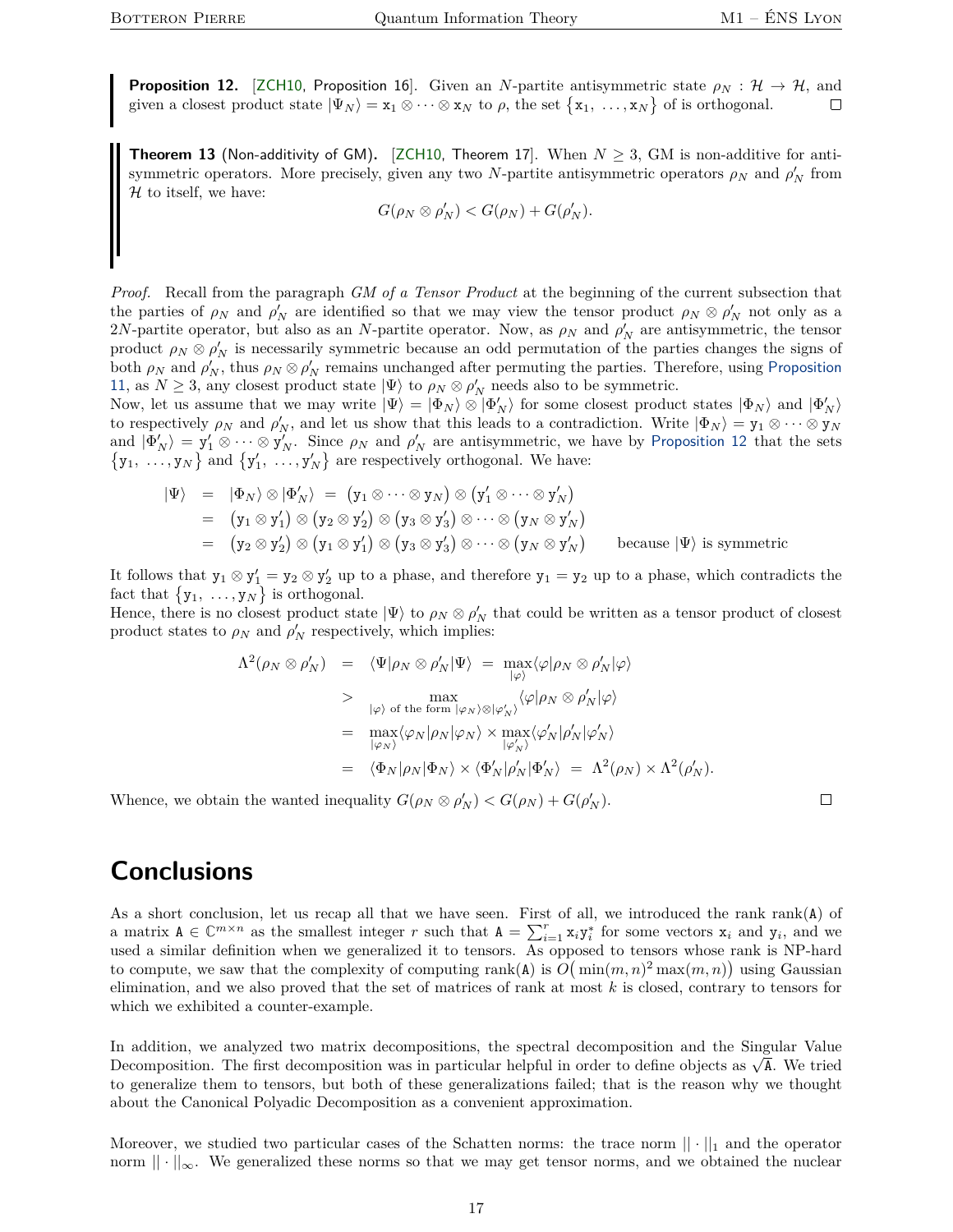norm  $\|\cdot\|_*$  and the spectral norm  $\|\cdot\|_{\sigma}$ . We also viewed some links with the SVD and, even though those norms are NP-hard to compute, we proposed a few alternating methods of computations.

Last but not least, we focused on Quantum Information Theory, trying to apply some results about tensors in it. After introducing the basis of this new formalism, we mainly worked on the geometric measure of entanglement. In particular, we saw that this measure is always sub-additive, that it is additive in the bipartite pure case, and eventually that it is surprisingly non-additive in the multi-partite antisymmetric case.

# **References**

<span id="page-17-14"></span><span id="page-17-12"></span><span id="page-17-8"></span><span id="page-17-7"></span><span id="page-17-5"></span><span id="page-17-3"></span><span id="page-17-1"></span><span id="page-17-0"></span>

| [Ari90]    | R. Aris. Vectors, Tensors and the Basic Equations of Fluid Mechanics. Dover Books on<br>Mathematics. Dover Publications, 1990.                                                                                                                                                                                                |
|------------|-------------------------------------------------------------------------------------------------------------------------------------------------------------------------------------------------------------------------------------------------------------------------------------------------------------------------------|
| BFZ19      | Wojciech Bruzda, Shmuel Friedland, and Karol Życzkowski. Tensor rank and entanglement of<br>pure quantum states. <i>arXiv e-prints</i> , December 2019. arXiv: 1912.06854.                                                                                                                                                    |
| [Bha97]    | Rajendra Bhatia. Matrix Analysis. Graduate Texts in Mathematics. Springer-Verlag New<br>York, 1997. DOI: 10.1007/978-1-4612-0653-8.                                                                                                                                                                                           |
| [CC70]     | J. Douglas Carroll and Jih-Jie Chang. Analysis of individual differences in multidimen-<br>sional scaling via an n-way generalization of "eckart-young" decomposition.<br><i>Psychomet-</i><br>rica, 35(3):283-319, September 1970. http://cda.psych.uiuc.edu/psychometrika_highly_<br>cited_articles/carroll_chang_1970.pdf. |
| [DFLW17]   | Harm Derksen, Shmuel Friedland, Lek-Heng Lim, and Li Wang. Theoretical and computational<br>aspects of entanglement. $arXiv$ e-prints, May 2017. arXiv: 1705.07160.                                                                                                                                                           |
| [FL16]     | Shmuel Friedland and Lek-Heng Lim. Nuclear Norm of Higher-Order Tensors. arXiv e-prints,<br>May 2016. arXiv: 1410.6072.                                                                                                                                                                                                       |
| [GFE09]    | David Gross, Steven T. Flammia, and Jens Eisert. Most quantum states are too entangled to<br>be useful as computational resources. Phys. Rev. Lett., 102, May 2009. DOI: 10.1103/Phys-<br>RevLett.102.190501.                                                                                                                 |
| [Gre72]    | Phillip J. Greenberg. The algebra of the riemann curvature tensor in general relativity: Prelim-<br>inaries. Studies in Applied Mathematics, $51(3):277-308$ , 1972. DOI: $10.1002/\text{sample13277}$ .                                                                                                                      |
| [Har70]    | R. A. Harshman. Foundations of the PARAFAC procedure: Models and conditions for an<br>"explanatory" multi-modal factor analysis. UCLA Working Papers in Phonetics, 16:1–84, 1970.                                                                                                                                             |
| [Hit27]    | Frank L. Hitchcock. The expression of a tensor or a polyadic as a sum of products. Journal<br>of Mathematics and Physics, 6(1-4):164-189, 1927. DOI: 10.1002/sapm192761164.                                                                                                                                                   |
| [HJ91]     | Roger A. Horn and Charlie R. Johnson. Topics in Matrix Analysis. Cambridge University<br>Press, USA, 1991. DOI: 10.1017/CBO9780511840371.                                                                                                                                                                                     |
| [HL13]     | Christopher Hillar and Lek-Heng Lim. Most tensor problems are NP-hard. arXiv e-prints,<br>July 2013. arXiv: 0911.1393.                                                                                                                                                                                                        |
| [Ha90]     | Johan Håstad. Tensor rank is NP-complete. Journal of Algorithms, pages 644–654, 1990. DOI:<br>$10.1016/0196-6774(90)90014-6.$                                                                                                                                                                                                 |
| $[JHK+08]$ | Eylee Jung, Mi-Ra Hwang, Hungsoo Kim, Min-Soo Kim, Daekil Park, Jin-Woo Son, and<br>Sayatnova Tamaryan. Reduced state uniquely defines the Groverian measure of the original<br>pure state. Phys. Rev, 77(6):062317, June 2008. arXiv: 0709.4292.                                                                             |
| [KB09]     | Tamara G. Kolda and Brett W. Bader. Tensor decompositions and applications. SIAM, pages<br>455-500, August 2009. DOI: 10.1137/07070111X.                                                                                                                                                                                      |

<span id="page-17-13"></span><span id="page-17-11"></span><span id="page-17-10"></span><span id="page-17-9"></span><span id="page-17-6"></span><span id="page-17-4"></span><span id="page-17-2"></span>[**Nie17**] Jiawang Nie. Symmetric tensor nuclear norms. *SIAM*, pages 599–625, August 2017. DOI: [10.1137/16M1083384.](https://doi.org/10.1137/16M1083384)